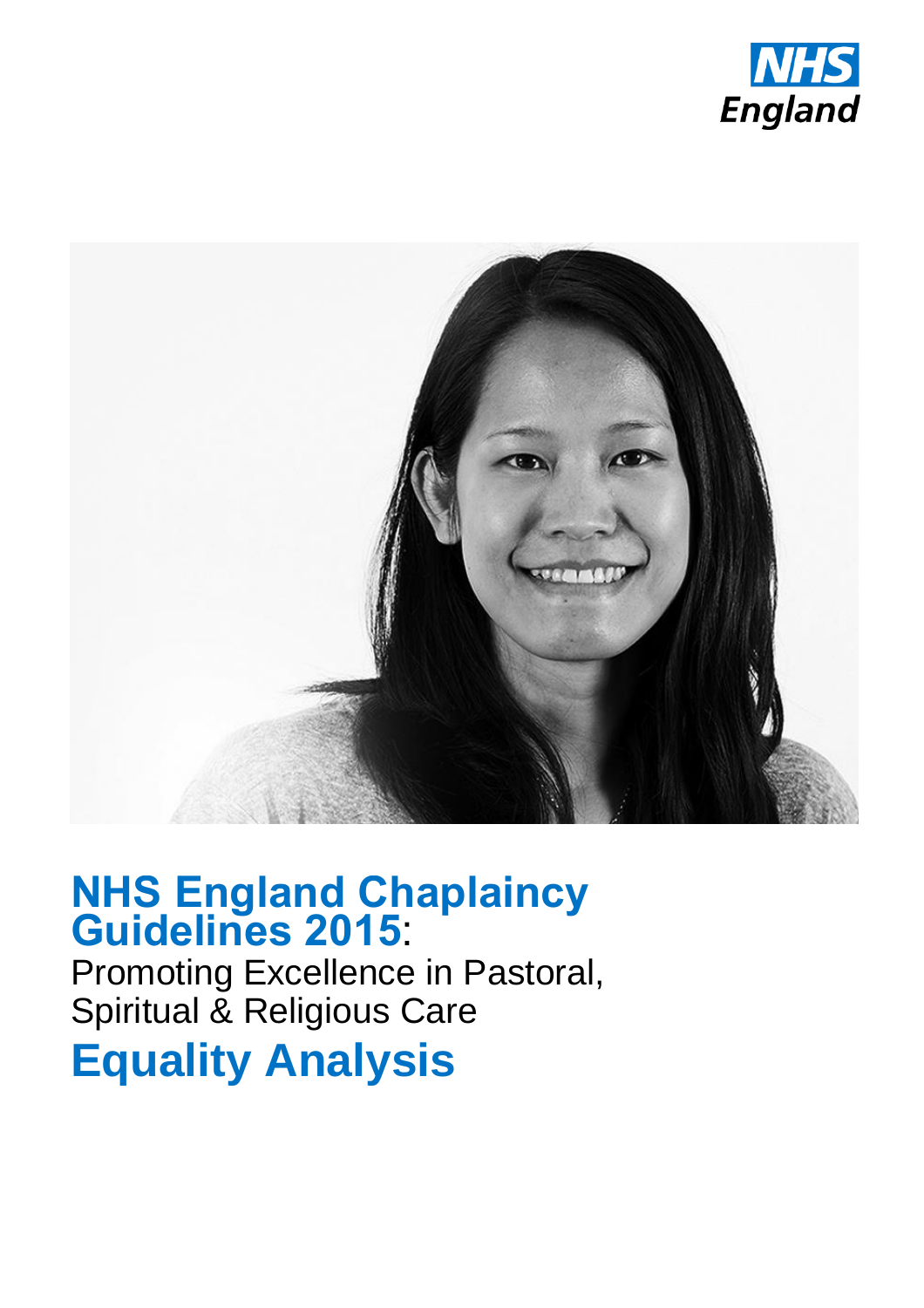#### **NHS England INFORMATION READER BOX**

## **Directorate**

**Finance** 

Medical Commissioning Operations Patients and Information<br>
Nursing Trans. & Corp. Ops. Commissioning Strate

**Commissioning Strategy** 

| <b>Publications Gateway Reference:</b>            | 03114                                                                                                                                                                                                                                                                                                                                                                                                                              |
|---------------------------------------------------|------------------------------------------------------------------------------------------------------------------------------------------------------------------------------------------------------------------------------------------------------------------------------------------------------------------------------------------------------------------------------------------------------------------------------------|
| <b>Document Purpose</b>                           | Guidance                                                                                                                                                                                                                                                                                                                                                                                                                           |
| <b>Document Name</b>                              | NHS England NHS Chaplaincy Guidelines 2015: Promoting Excellence<br>in Pastoral, Spiritual & Religious Care: Equality Analysis                                                                                                                                                                                                                                                                                                     |
| Author                                            | Scott Durairaj on behalf of, and in partnership with the National Equality<br>and Health Inequality Team, NHS England                                                                                                                                                                                                                                                                                                              |
| <b>Publication Date</b>                           | 06 March 2015                                                                                                                                                                                                                                                                                                                                                                                                                      |
| <b>Target Audience</b>                            | Care Trust CEs, Foundation Trust CEs, Medical Directors, Directors of<br>Nursing, NHS Trust Board Chairs, NHS Trust CEs                                                                                                                                                                                                                                                                                                            |
| <b>Additional Circulation</b><br>List             | Chaplaincy Associations, Community and Voluntary Sector partners and<br>organisations, Trade Unions, Royal Colleges, Universities UK, Higher<br>Education Institutions, Regulators.                                                                                                                                                                                                                                                |
| <b>Description</b>                                | The Equality Analysis of the NHS Chaplaincy Guidelines ensures<br>compliance with the Equality Act 2010 and the Public Sector Equality<br>Duty; ensuring due regard to advancing equality for people on the<br>basis of certain protected characteristics, including religion or belief.<br>The document responds to changes in the NHS, society and the<br>widening understanding of pastoral, spiritual, and religious and care. |
| <b>Cross Reference</b>                            | NHS Constitution, NHS England 'Putting Patients First', The NHS<br>England Business Plan for 2013/14 - 2015/16, Equality Act 2010                                                                                                                                                                                                                                                                                                  |
| <b>Superseded Docs</b><br>(if applicable)         | Replace the 2003 NHS Chaplaincy Guidelines                                                                                                                                                                                                                                                                                                                                                                                         |
| <b>Action Required</b>                            | <b>NA</b>                                                                                                                                                                                                                                                                                                                                                                                                                          |
| <b>Timing / Deadlines</b><br>(if applicable)      | ΝA                                                                                                                                                                                                                                                                                                                                                                                                                                 |
| <b>Contact Details for</b><br>further information | Ruth Passman<br>Commissioning Strategy: Equality and Health Inequalities<br><b>Quarry House</b><br>Leeds<br>LS2 7UE<br>01138249198<br>http://www.england.nhs.uk/ourwork/gov/equality-hub/equality-standard/                                                                                                                                                                                                                        |
| <b>Document Status</b>                            | This is a controlled decument. Whilet this decument moy be printed, the electronic version peoted on                                                                                                                                                                                                                                                                                                                               |

This is a controlled document. Whilst this document may be printed, the electronic version posted on the intranet is the controlled copy. Any printed copies of this document are not controlled. As a controlled document, this document should not be saved onto local or network drives but should always be accessed from the intranet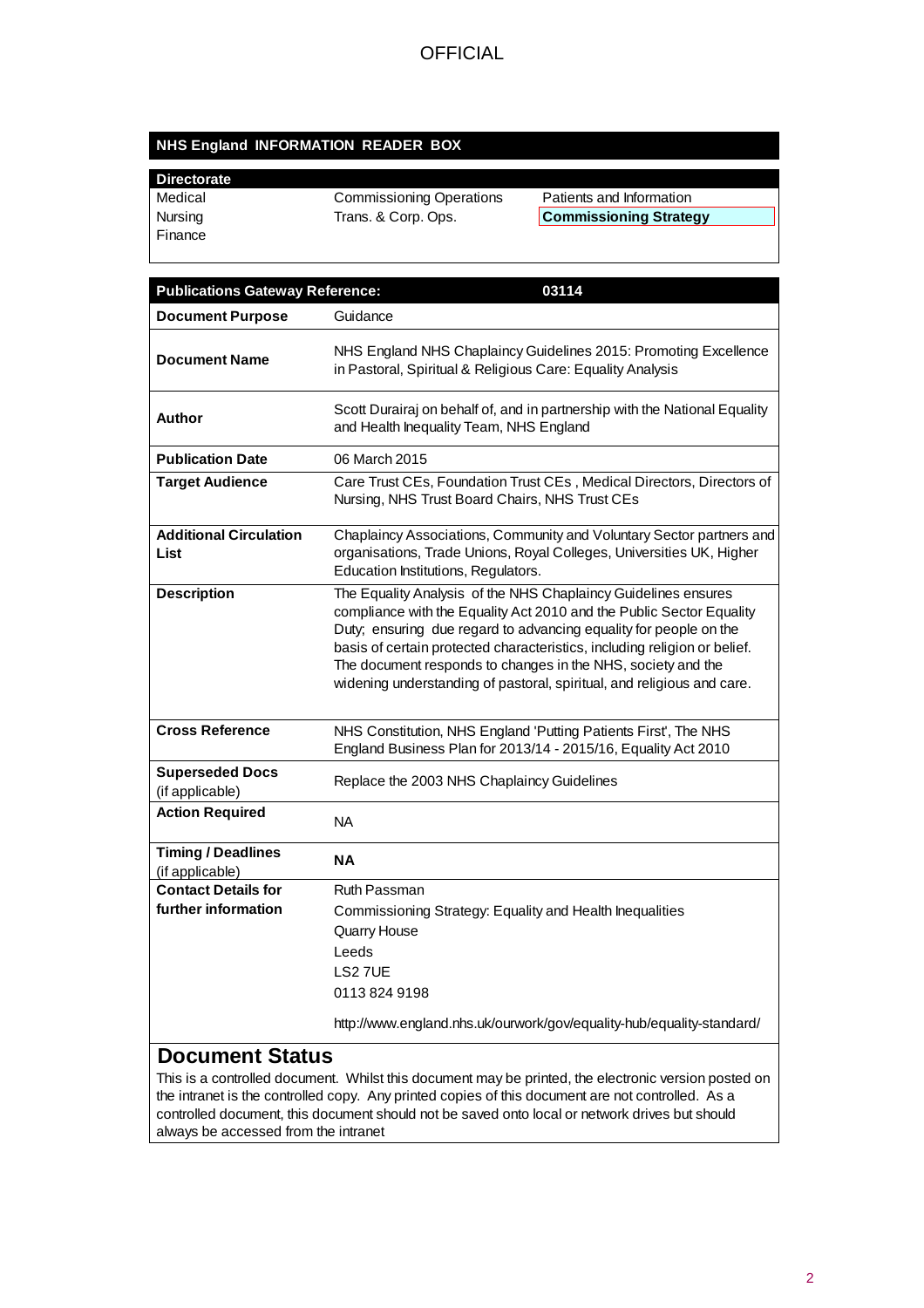#### **OFFICIAL**

## <span id="page-2-0"></span>**NHS England Chaplaincy Guidelines 2015: Equality Analysis**

#### **Promoting Excellence in Pastoral, Spiritual & Religious Care**

Version number: 1

First published: 6<sup>th</sup> March 2015

Prepared by: Scott Durairaj on behalf and in partnership with the National Equality and Health Inequality Team, NHS England

Review Date: 27<sup>th</sup> February 2016

Classification: OFFICIAL

The NHS Commissioning Board (NHS CB) was established on 1 October 2012 as an executive non-departmental public body. Since 1 April 2013, the NHS Commissioning Board has used the name NHS England for operational purposes.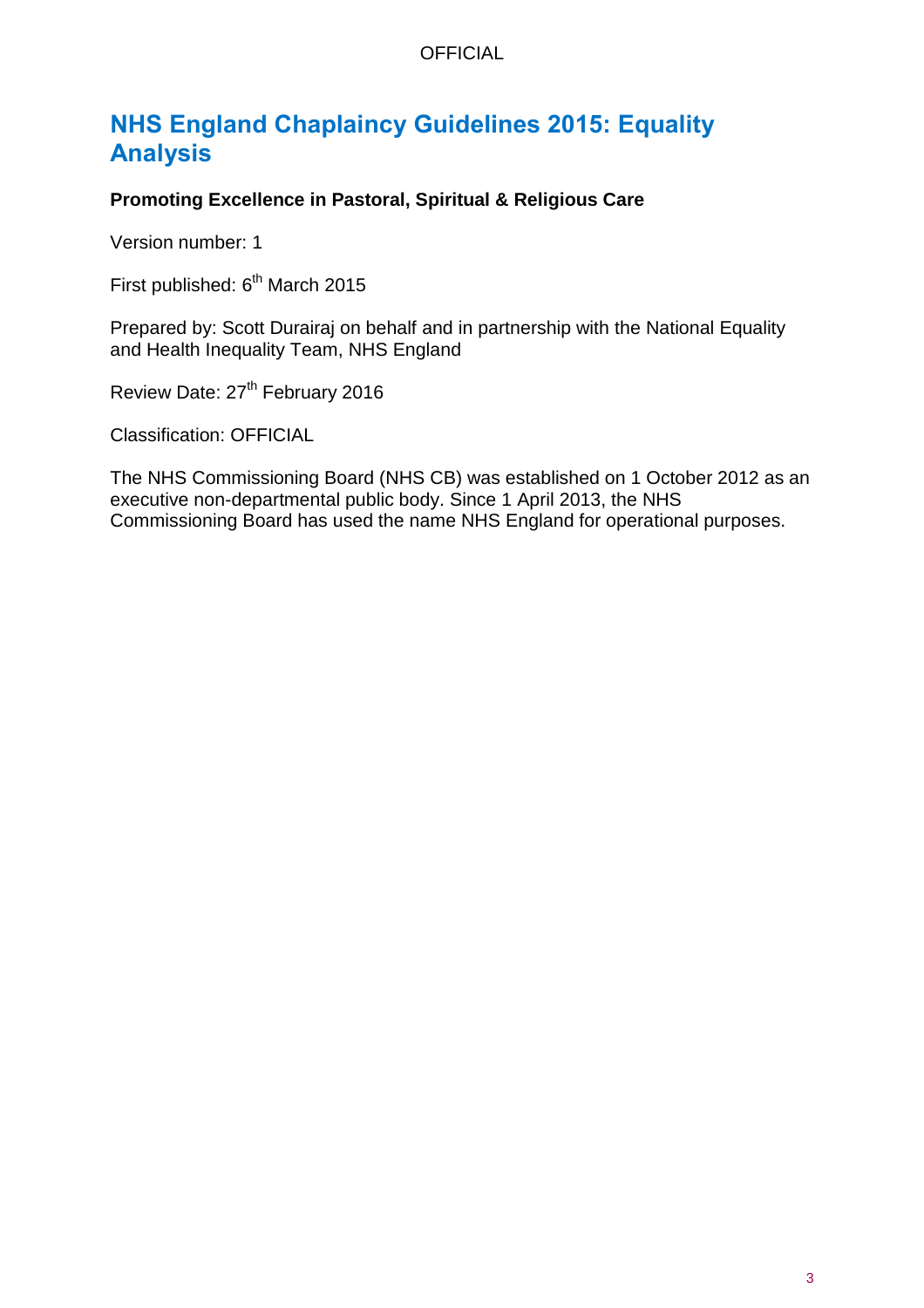## <span id="page-3-0"></span>**Contents**

| 1                                                                                    |  |
|--------------------------------------------------------------------------------------|--|
| $\overline{2}$                                                                       |  |
| 2.1<br>2.2<br>2.3<br>2.4<br>2.5<br>2.6<br>2.7<br>2.8<br>2.9<br>2.10<br>2.11<br>3     |  |
| 4                                                                                    |  |
| 5                                                                                    |  |
| 5.1<br>5.2<br>6                                                                      |  |
| 7                                                                                    |  |
| Appendix 1 – Engagement with Stakeholders on Guidelines in May 2014 27<br>7.1<br>7.2 |  |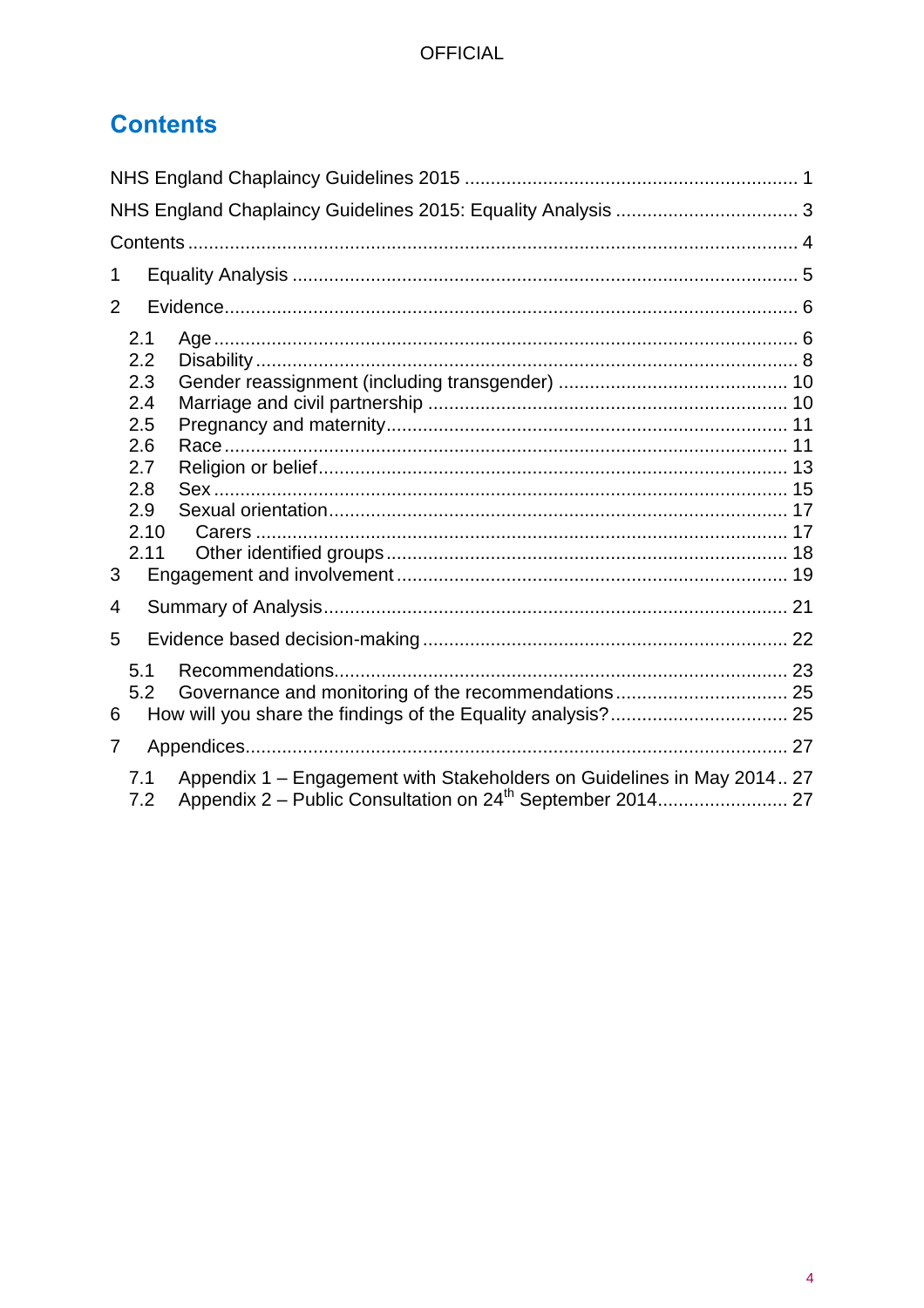## <span id="page-4-0"></span>**1 Equality Analysis**

#### **Title: NHS England Chaplaincy Guidelines 2015**

**What are the intended outcomes of this work?** Include outline of objectives and function aims

From 1st April 2013, The NHS Chaplaincy programme moved from the Department of Health to NHS England. The NHS Chaplaincy programme and budget of £159,000 is project managed by the Free Churches Group on behalf of NHS England and assurance is monitored through a Service Level Agreement.

The NHS Chaplaincy programme is part of NHS England's drive to ensure good patient care and compliance with policy and legislative drivers:

- Equality Act 2010 and the Public Sector Equality Duty ensuring due regard to advancing equality for people on the basis of certain protected characteristics, including religion or belief
- Compliance with the NHS Constitution principle 1 of ensuring comprehensive service for all irrespective of gender, race, disability, age, sexual orientation, gender identity, religion or belief.
- The Human Rights Act 1998 incorporates the Council of Europe's Convention on Human Rights (ECHR) into UK law, including its guarantee of freedom of religion or belief:

The revision of the 2003 NHS Chaplaincy Guidelines was a key deliverable for the NHS Chaplaincy programme for 2013/14. These guidelines replace those published in 2003 and provide a comprehensive description of good practice in chaplaincy care for the NHS in England.

The document responds to changes in the NHS, society and the widening understanding of spiritual and religious care. It has been updated to reflect the wider religion and belief groups supported across the NHS.

**Who will be affected by this work?** E.g. staff, patients, service users, families and carers, partner organisations, wider community etc.

The guidelines will affect those working in chaplaincy, spiritual and pastoral care across different NHS care settings or responsible for commissioning and designing those services locally. Their aim is to provide better spiritual and pastoral care for patients, service users, carers and staff accessing this service.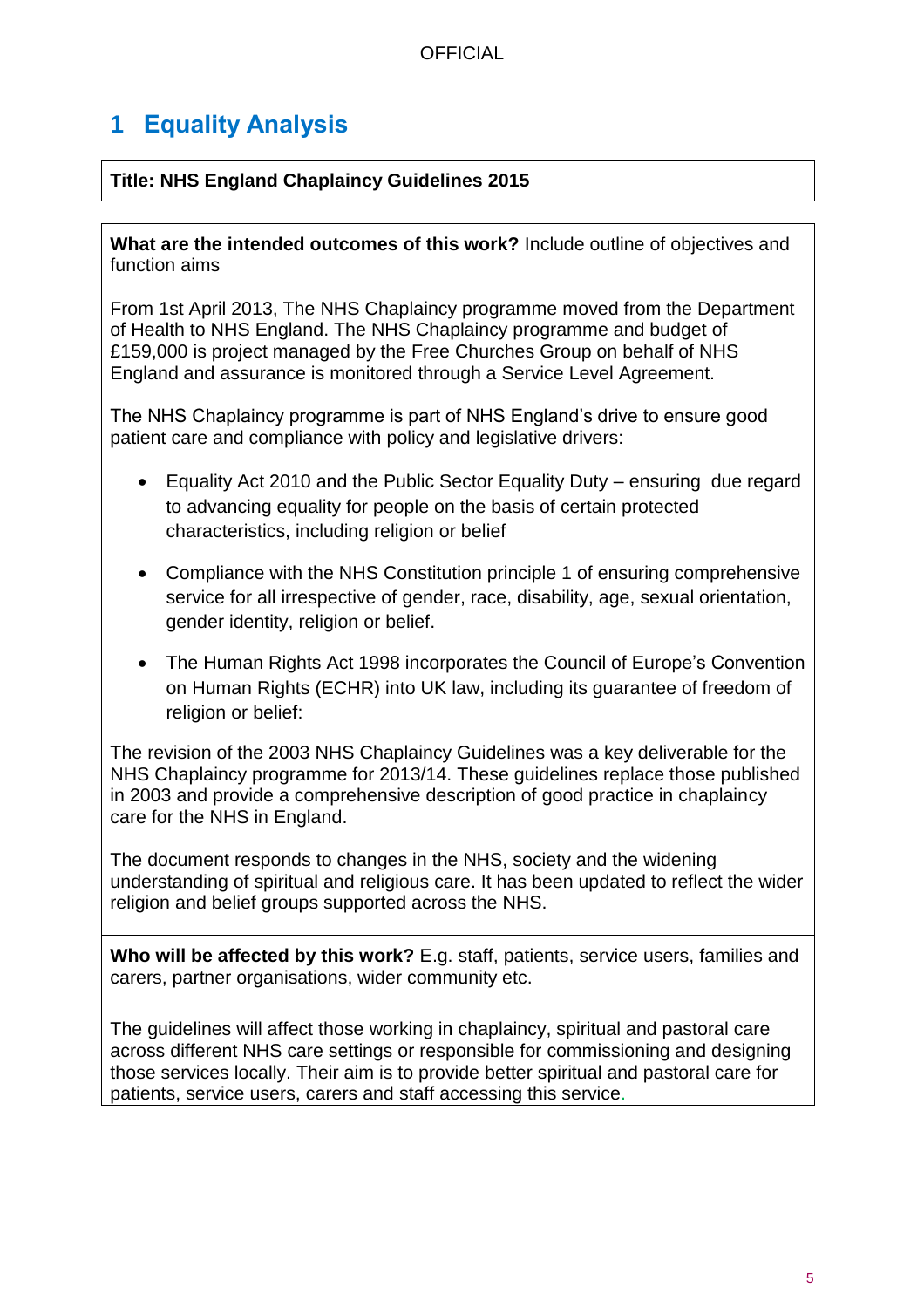## <span id="page-5-0"></span>**2 Evidence**

**What evidence have you considered?** List the main sources of data, research and other sources of evidence (including full references) reviewed to determine impact on each equality group (protected characteristic). This can include national research, surveys, reports, research interviews, focus groups, pilot activity evaluations or other Equality Analyses. If there are gaps in evidence, state what you will do to mitigate them in the Evidence based decision making section on page 9 of this template.

The following sources of evidence were used to support the development of the Equality Analysis:

- Engagement with key stakeholders during the development of the guidance
- 2011 ONS Census Data
- British Social Attitudes Survey, 2013
- Review of existing Equality Analyses for similar policies and procedures
- Research on religious and non-religious identification

### <span id="page-5-1"></span>**2.1 Age**

Consider and detail age related evidence. This can include safeguarding, consent and welfare issues*.*

The 2011 census data shows that the age profiles of those belonging to each religion are very different, with Christians having the highest median age (45) and Muslims the lowest (25).(Table 1)

|                          | Population in | Median age in |
|--------------------------|---------------|---------------|
|                          | thousands     | years         |
| All categories: Religion | 56,076        | 39            |
| Christian                | 33,243        | 45            |
| <b>Buddhist</b>          | 248           | 37            |
| Hindu                    | 817           | 32            |
| Jewish                   | 263           | 41            |
| <b>Muslim</b>            | 2,706         | 25            |
| <b>Sikh</b>              | 423           | 32            |
| Other religion           | 241           | 42            |
| No religion              | 14,097        | 30            |
| Religion not stated      | 4,038         | 40            |

**Table 1: Total population and median age of religious groups (England & Wales 2011)- all usual residents Source**: Office for National Statistics, 2011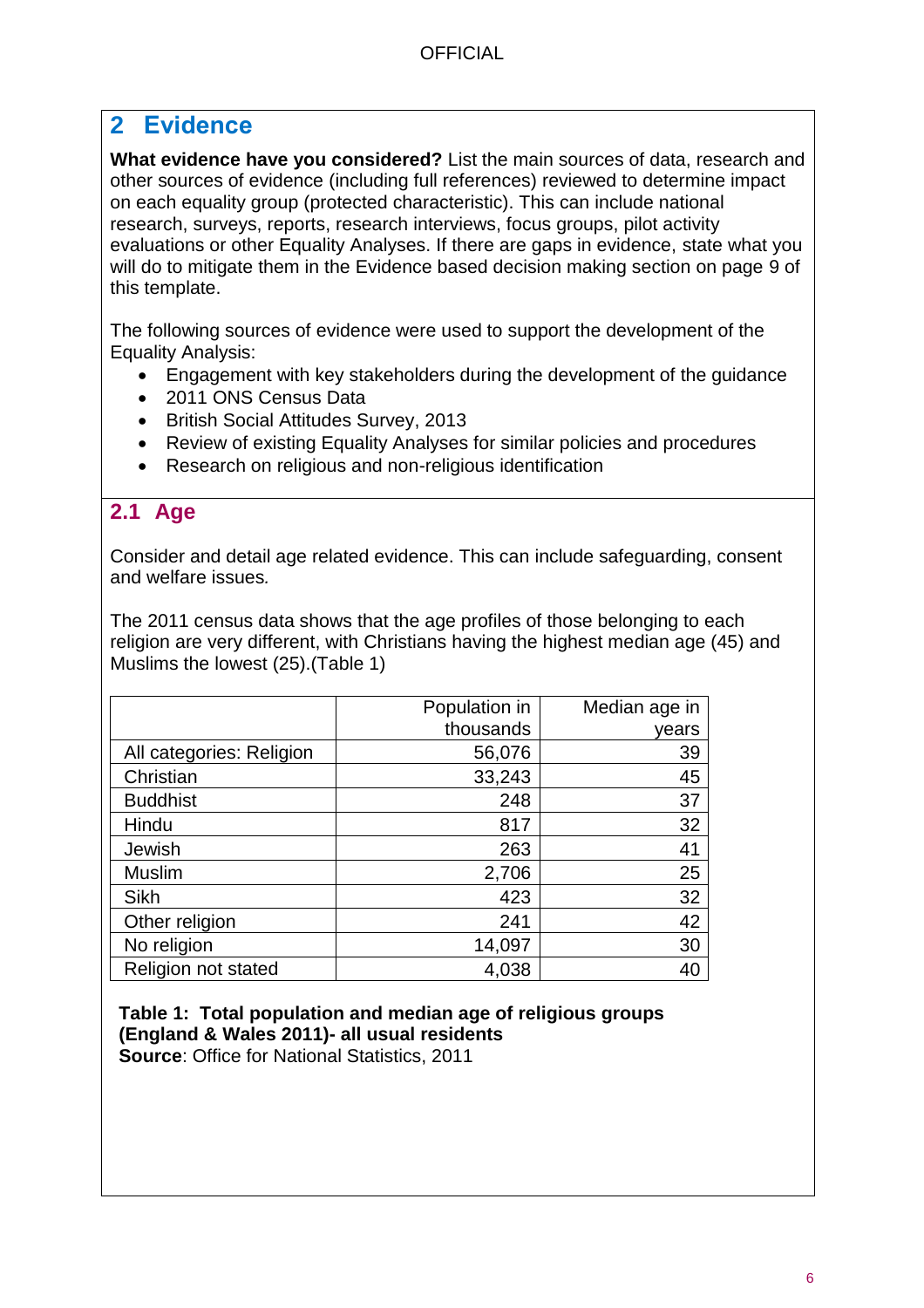#### **OFFICIAL**

| <b>Religion</b>     | $0 - 17$ | 18-34 | $35 - 49$ | 50-64 | $65+$ | <b>England</b> |
|---------------------|----------|-------|-----------|-------|-------|----------------|
| Christian           | 50.8%    | 46.5% | 57.4%     | 69.2% | 80.5% | 59.4%          |
| <b>Buddhist</b>     | 0.3%     | 0.6%  | 0.6%      | 0.5%  | 0.2%  | 0.5%           |
| Hindu               | 1.5%     | 2.3%  | 1.5%      | 1.3%  | 0.8%  | 1.5%           |
| Jewish              | 0.5%     | 0.4%  | 0.4%      | 0.5%  | 0.6%  | 0.5%           |
| <b>Muslim</b>       | 8.5%     | 7.0%  | 4.6%      | 2.3%  | 1.2%  | 5.0%           |
| <b>Sikh</b>         | 0.9%     | 1.1%  | 0.8%      | 0.7%  | 0.4%  | 0.8%           |
| Other religion      | 0.2%     | 0.5%  | 0.6%      | 0.6%  | 0.2%  | 0.4%           |
| No religion         | 29.5%    | 35.1% | 27.4%     | 17.5% | 8.4%  | 24.7%          |
| Religion not stated | 7.8%     | 6.5%  | 6.5%      | 7.5%  | 7.7%  | 7.2%           |

The age groups from 0-49 have a greater percentage of people identifying as having no-religion compared to the average for England (24.7%) (Table 2).

#### **Table 2: Breakdown of religious belief by age group (England 2011) - all usual residents**

**Source**: Office for National Statistics, 2011

There is no strong evidence to suggest that people from different ages would suffer any adverse impact because of the implementation of these guidelines, although it is unclear that with a higher proportion of younger people identifying as having no-religion whether the current and future service offer will be appropriate.

It is also of note the significant increase in Muslim 0.17 age range. This will impact on both chaplaincy and in particular chaplaincy maternity and paediatric services.

The NHS chaplaincy guideline positively considers the needs of people of different ages through the development of spiritual and pastoral support in a range of specialities including Specialist Paediatrics and Palliative care.

The guideline states 'Chaplains have a unique potential to support approaches which view the patient or service-user holistically'. The service could meet the particular needs of people transitioning between services for young people and services for adults by supporting the continuity of the spiritual care needs of that person during transition and also their family members. It is recommended that this chaplaincy function be considered for inclusion in the guideline review.

The guideline also includes 'Implementation of the guidance will improve support for patients, carers and staff across the health service' and further highlights the importance of safeguarding. Together these could have a positive impact upon ensuring the specific spiritual and pastoral needs of young carers are met. It is also recommended that this chaplaincy function be considered for inclusion in the guideline review.

The role of chaplaincy to help NHS England deliver their priority policy area for frail older people: 'Safe, compassionate care for frail older people using an integrated care pathway' [\(http://www.england.nhs.uk/ourwork/pe/safe-care/\)](http://www.england.nhs.uk/ourwork/pe/safe-care/) is not referenced. Recommend at the review the guidance is harmonized.

The role of chaplains and the impact upon staffing ratios during times of winter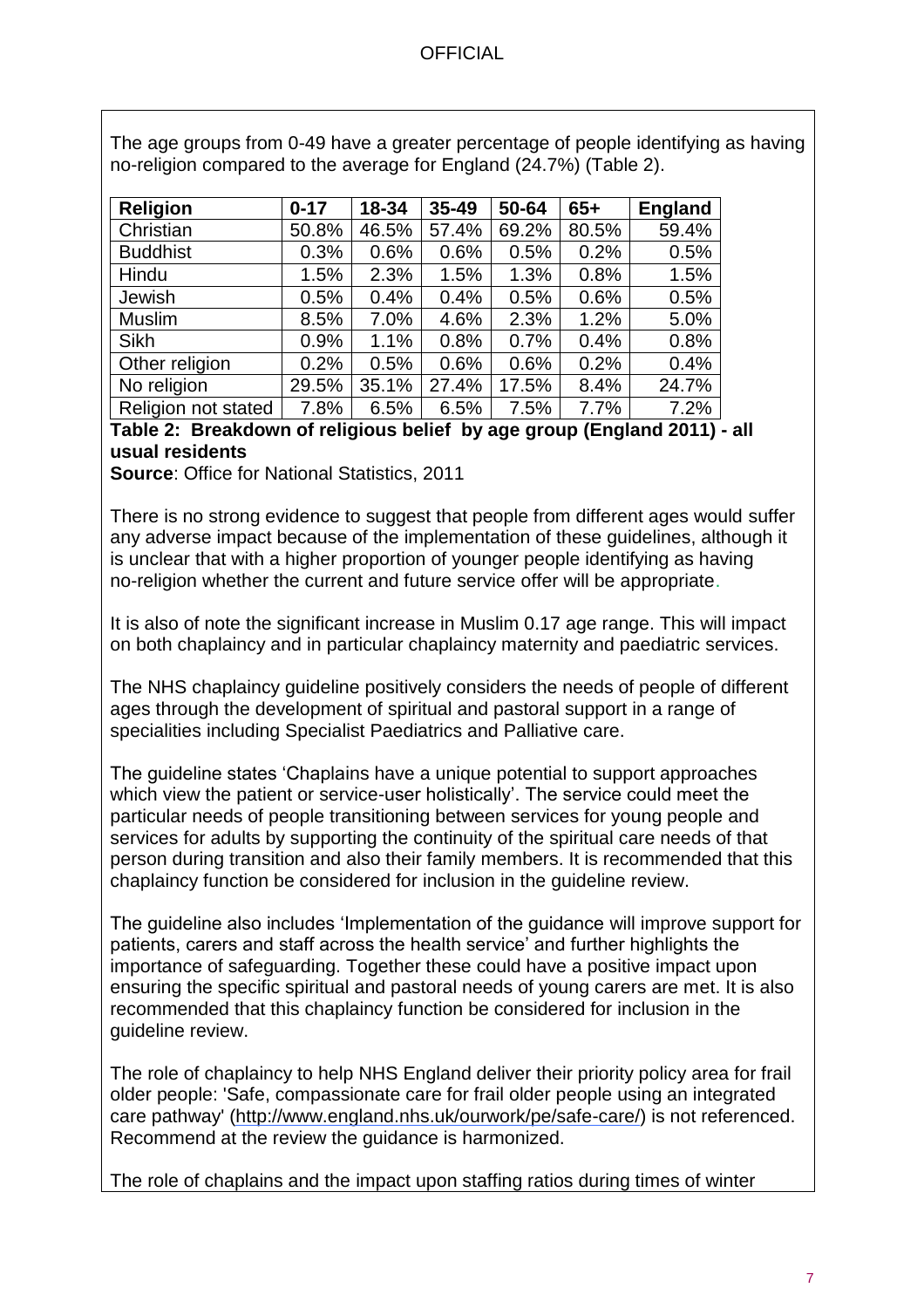pressures is not mentioned. Recommend it is factored in at the review.

## <span id="page-7-0"></span>**2.2 Disability**

Consider and detail disability related evidence. This can include attitudinal, physical and social barriers as well as mental health/ learning disabilities.

According to the 2011 census, it does not appear to be any substantial difference in terms of religion or belief between disabled people and the general population (Table 3)

| <b>Religion</b>     | Long term sick or<br>disabled | <b>England</b> |
|---------------------|-------------------------------|----------------|
| Christian           | 60.1%                         | 59.4%          |
| <b>Buddhist</b>     | 0.4%                          | 0.5%           |
| Hindu               | 1.0%                          | 1.5%           |
| Jewish              | 0.3%                          | 0.5%           |
| Muslim              | 5.6%                          | 5.0%           |
| <b>Sikh</b>         | 0.8%                          | 0.8%           |
| Other religion      | 1.0%                          | 0.4%           |
| No religion         | 22.9%                         | 24.7%          |
| Religion not stated | 7.8%                          | 7.2%           |
|                     | 100.0%                        | 100.0%         |

**Table 3: Breakdown of religious belief by disability (England 2011) Source**: Office for National Statistics, 2011

There is no strong evidence to suggest that disabled people would suffer any adverse impact because of the implementation of these guidelines, although a number of recommendations to improve positive impact are included below.

#### **Reasonable adjustments**

The chaplaincy guidelines require that patients and service users are given access to the most suitable chaplain to meet their spiritual needs. Access would include chaplains ensuring that reasonable adjustments were made for disabled people to overcome any disadvantage.

There is not a definitive set of requirements for reasonable adjustments within NHS chaplaincy services. The guideline (p10) gives an example of assistance in transporting patients to collective acts of worship. On pg 5 of the guideline, the Equality Act 2010 is mentioned as a key driver and as such the statutory code of practice for services issued by the Equality and Human Rights Commission (2011) has effect, including guidance on making reasonable adjustments.

Other examples (i.e.pg.14) of reasonable adjustments may include allowing extra time to support a disabled individual to avoid them facing a disadvantage, or ensuring that multi-faith and belief spaces are physically accessible or that loop systems used by some people who are hard of hearing are used by chaplaincy staff.

#### **Accessible information**

Page 19 of the guideline cites 'Poor communication skills' of chaplains create potentially serious risks for the patient and the organisation. The duty to make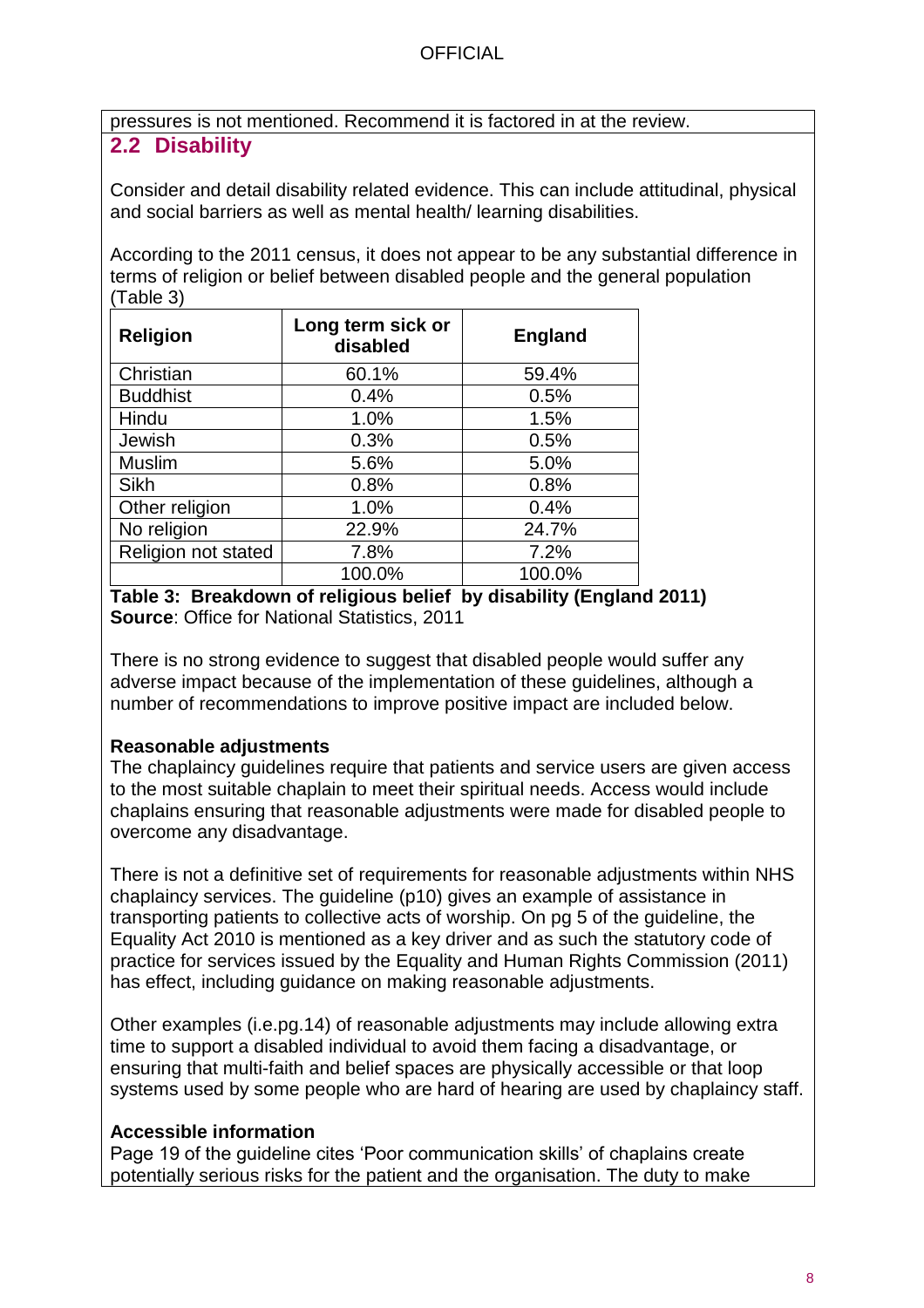reasonable adjustments under the Equality Act 2010 always – and specifically – includes the provision of accessible information for disabled people.

As well as ensuring that NHS chaplaincy services communicate accessibly, chaplains' holistic view of people's needs (p20) and their duty to safeguard vulnerable adults and children (p8) mean that the guideline could positively support services that meet people's communication needs, e.g. in arranging for an interpreter to be brought in or for information to be provided in Easy Read format suitable for someone with a learning disability.

There is an entire section (p18) on information governance, which concerns the effective sharing of information to ensure that people can access spiritual and pastoral support services. It is recommended during the review that this be updated to include reference to the Accessible Information Standard (NHS England 2015) so that disabled people with specific communication needs can access the service and experience continuity of communication support across different care providers.

#### **Mental Health**

The benefits of pastoral and spiritual support to promote spirituality are positive for some individuals' recovery (Gilbert 2008) $^1$  and promote resilience (Davydov et al. 2010)<sup>2</sup>. The guideline require NHS chaplains (p14) be skilled at working with people to ensure that spiritual concerns are addressed in ways that enhance resilience and support healthy living.

The guidance does not address the increasing number of out-of-area placements that dislocate adults and children and young people in mental health inpatient units from their familial and local spiritual support networks. This potentially misses a vital role the chaplain could play in providing and coordinating pastoral support across areas and sometimes-long distances.

More significantly the chaplaincy staffing ratios for mental health care (p14) indicate they must take into careful consideration the composition and needs of the user population by religion or belief. However the impact of moving a person with a minority faith or belief out-of-area and into a locality with very little or no local appropriate chaplaincy provision could be detrimental to their spiritual needs, and it is unclear how planning of chaplaincy based on composition could be achieved when the user population is not static. It is recommended that this must be updated during the review.

The guidance does not address (or cross-reference) chaplaincy staffing-ratios for the three high-secure mental health hospitals. It is recommended that the current strategy for providing spiritual and pastoral support in these care settings be reflected within this guideline during the review.

l <sup>1</sup> Gilbert, P. *"Guidelines on Spirituality for Staff in Acute Care Service: Recognising a person's spiritual dimension is one of the most vital aspects of care and recovery in mental health*" (2008) Staffordshire University.

<sup>2</sup> Davydov, Dmitry M., et al. "*Resilience and mental health."* Clinical Psychology Review 30.5 (2010): 479-495.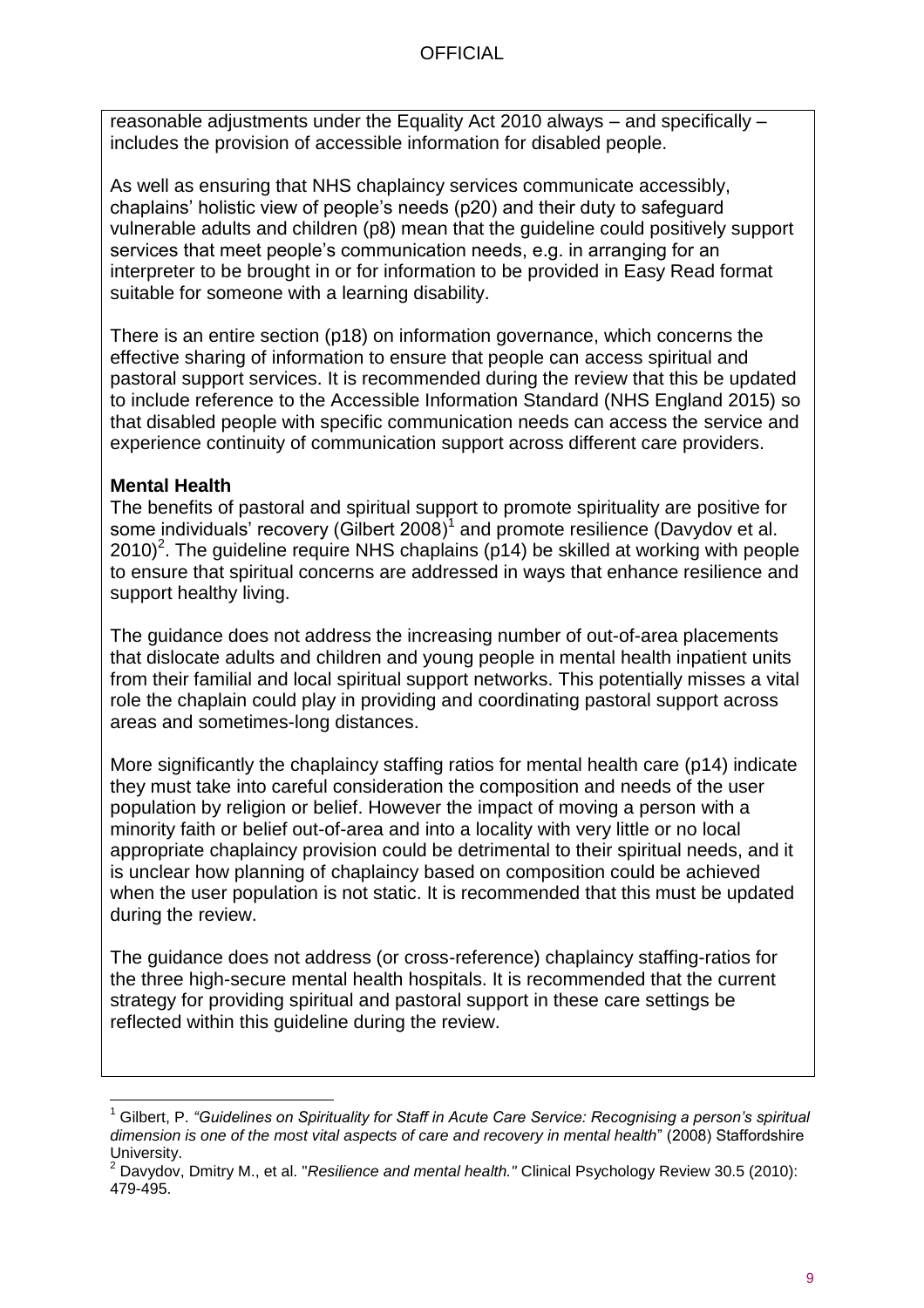## <span id="page-9-0"></span>**2.3 Gender reassignment (including transgender)**

Consider and detail evidence on transgender people. This can include issues such as privacy of data and harassment.

There is no nationally standard for monitoring Gender Reassignment within the NHS to inform this analysis. There is limited available UK evidence on the religious attitudes of Trans\* people, although The Trans Mental Health Study 2012 found:

Most people who took part stated that they had no religious beliefs (62%). Of those who did, the majority were Christians (20%), with Pagans (6%) and Buddhists (3%) being the next highest groups represented. Jews, Muslims and Sikhs accounted for less than 1% of the sample each, whereas Hindus were not represented at all. Again this is not representative of the UK population as a whole and religious inclusion is an on-going difficulty for UK trans and LGBT support groups and research studies. (McNeil et al. 2012) $3$ The guideline recognises (p.6) that 'the need for chaplaincy departments to advise providers about equality and access has increased'. It is implicit that trans\* people will require pastoral or spiritual care within any of the specialities that chaplaincy services support as set out within the guideline.

The guideline specifies (p7) that chaplains must abide by all requirements of NHS/ NICE standards. This includes the generic Quality Standard for patient experience in adult NHS services (NICE 2010) that includes the requirement that care 'should be culturally appropriate' and will include the Department of Health and NHS cobranded guidance 'Bereavement: A guide for Transsexual, Transgender people and their loved ones' (2007)<sup>4</sup>.

The absence of Trans\* data suggests that as part of the review it is recommended that NHS England engage with religious and belief organisations that have a special Trans\* interest to ascertain experiences and awareness of spiritual and pastoral support services. For example, the Metropolitan Community Church, or the Imaan LGBTQI Muslim Support Group or the Gay and Lesbian Humanist Association (GALHA)

## <span id="page-9-1"></span>**2.4 Marriage and civil partnership**

Consider and detail evidence on marriage and civil partnership. This can include working arrangements, part-time working, caring responsibilities.

There is no available quantitative data relating to religious affiliation by marriage and civil partnership within NHS services. There is no strong evidence to suggest that married or civil partnered people would suffer any adverse impact because of the implementation of these guidelines.

Whilst the duty to promote equality of opportunity does not include the protected characteristic of 'marriage or civil partnership', this assessment includes the positive

l <sup>3</sup> McNeil, Jay, et al. "Trans mental health study 2012." *Retrieved from Scottish Transgender Alliance* (2012). <sup>4</sup> Whittle, Stephen, and Lewis Turner. "Bereavement: A guide for Transsexual, Transgender people and their loved ones." (2007).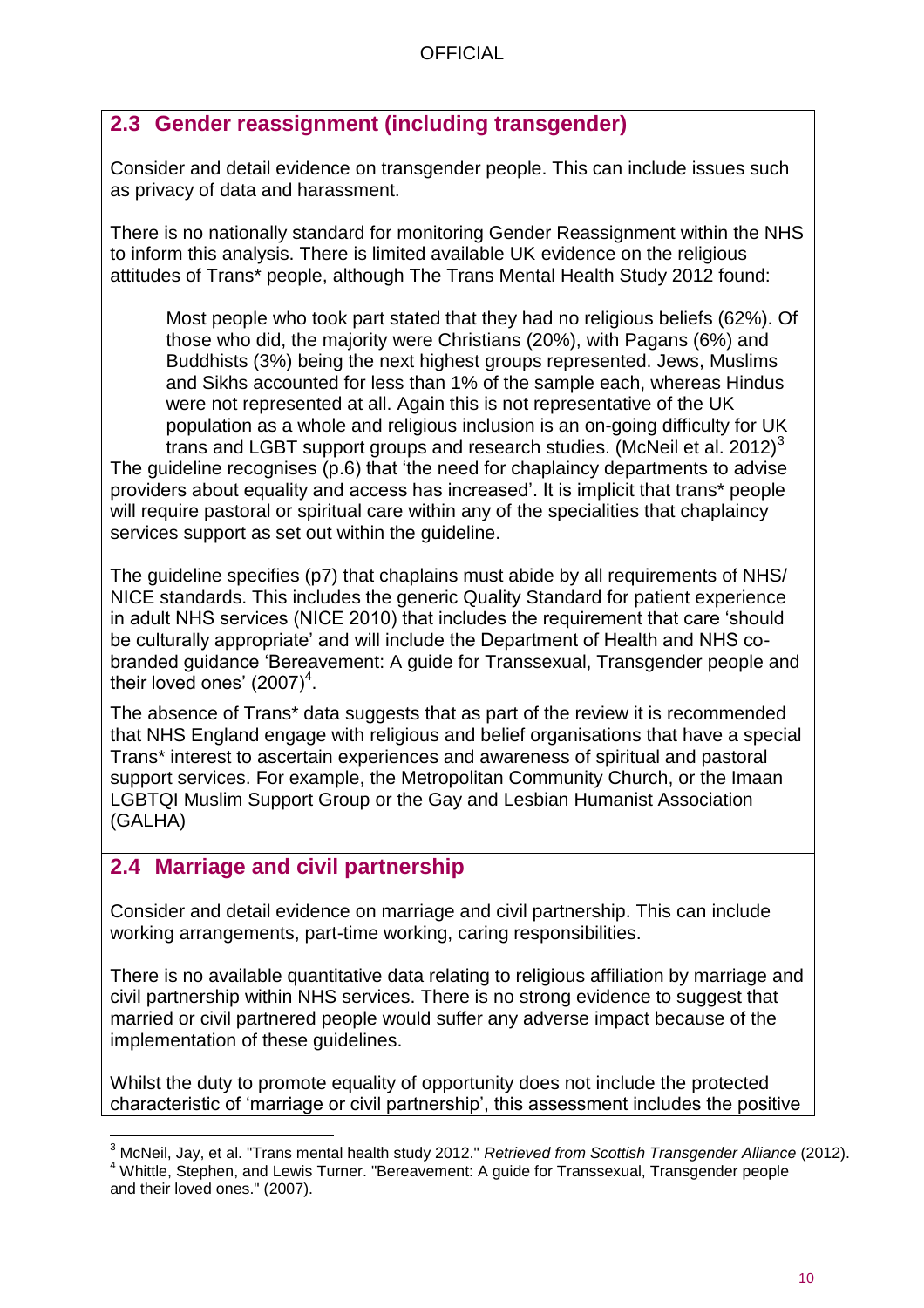impacts for people who are married or civil partnered. The guideline ensures that 'Chaplaincy provides highly skilled and compassionate spiritual support for… carers'. This will for many carers include a caring relationship by virtue of their marriage or civil partnership to a patient or service user, so they will potentially benefit from implementation of the guidance locally.

Services have traditionally arranged for bedside marriages within inpatient units, thus promoting family life (Article 8 of the European Convention on Human Rights). The guidance also provides clearer standards for multi-faith and belief working within chaplaincy. Although too detailed for this guidance, this in effect may include determining local arrangements (p6) for sign-posting people who are using NHS services who require support for religious, civil or humanist bedside marriages, unions or civil partnerships or for providing naming ceremonies and funeral guidance etc. It is recommended during the review that this function of chaplaincy is made clearer.

### <span id="page-10-0"></span>**2.5 Pregnancy and maternity**

Consider and detail evidence on pregnancy and maternity. This can include working arrangements, part-time working, caring responsibilities.

There is no available quantitative data relating to religious affiliation by pregnancy and maternity within the NHS. There is no strong evidence to suggest this group would suffer any adverse impact because of the implementation of these guidelines.

The guideline states 'Chaplains have a unique potential to support approaches which view the patient or service-user holistically'.

Chaplaincy services could positively meet the particular spiritual care needs of pregnant women (including those suffering illnesses or complications connected with pregnancy), or those women who have had a stillbirth or women in their maternity period. This also extends to her family members, including her child (ren), for example through helping with baptismal and baby-naming ceremony arrangements. This is not specifically covered in the guidelines and should be considered as an extension as part of a review of the guidelines.

The guidelines does include the value of spiritual support for people facing various 'harrowing situations', including sudden infant death (p7), which can occur in the 26-week period of maternity covered by the protections of the Equality Act 2010.

### <span id="page-10-1"></span>**2.6 Race**

Consider and detail race related evidence. This can include information on difference ethnic groups, Roma gypsies, Irish travellers, nationalities, cultures, and language barriers.

There is potentially a link between race and religion, as some religions have a bigger concentration in some ethnic groups. Religious affiliation can be seen as part of a national / cultural identity which would explain such a concentration.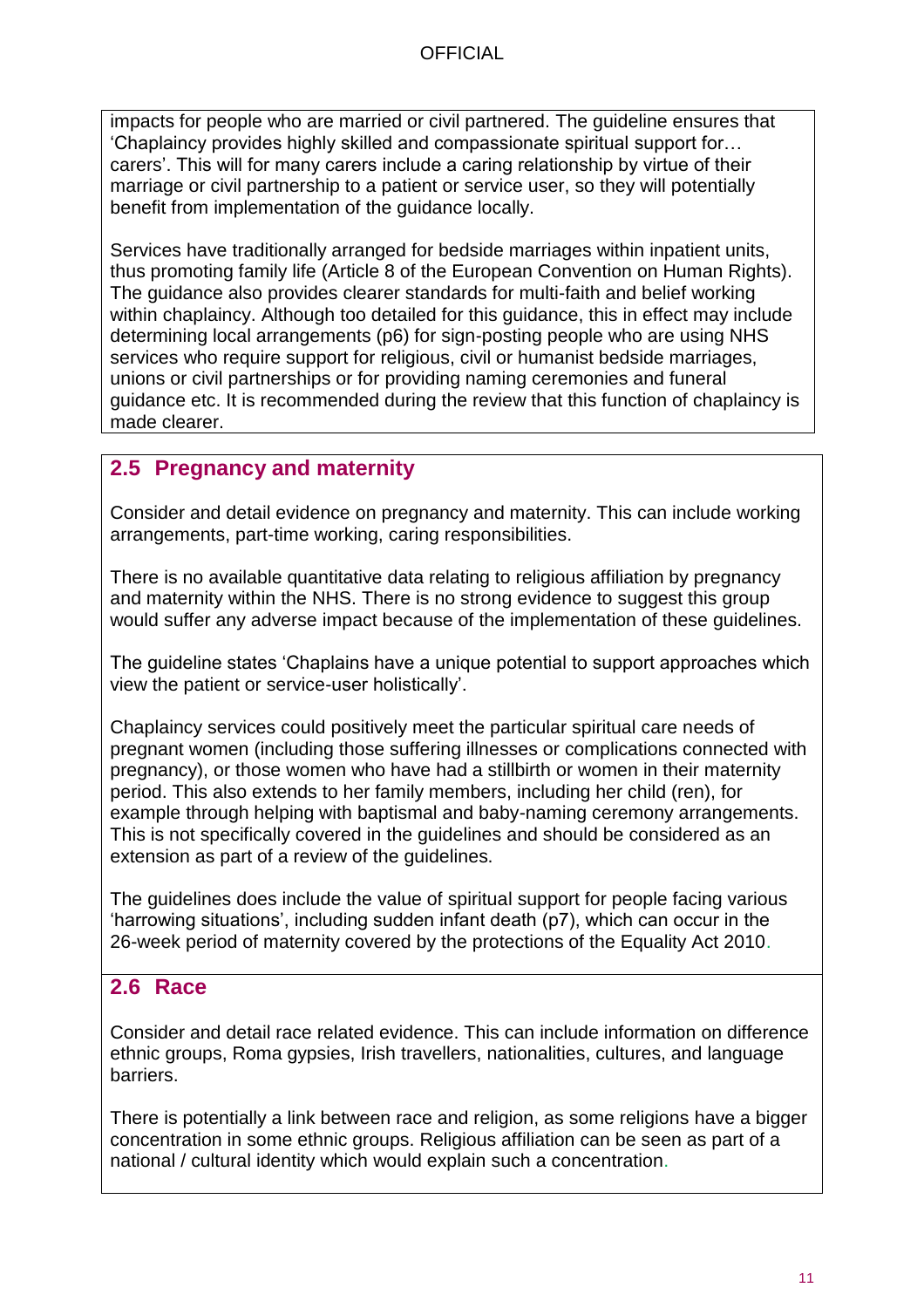According to the 2011 Census, in England and Wales, of the 59.4% of the population who identified as Christian, 93 per cent were White and 89 per cent were born in the UK, though the numbers have fallen since 2001.

Nearly four in ten Muslims (38 per cent) reported their ethnicity as Pakistani, a 371,000 increase (from 658,000 to over a million) since 2001. Nearly half of all Muslims were born in the UK.

The majority of people with no religion were White (93 per cent) and born in the UK (93 per cent) and these groups have increased since 2001.

| <b>Religion</b>        | All<br><b>Ethnic</b><br>groups | <b>White</b> | <b>Other</b><br>white | <b>Mixed</b> | <b>Asian</b> | <b>Black:</b><br><b>Total</b> | <b>Other</b><br>ethnic<br>group:<br><b>Total</b> |
|------------------------|--------------------------------|--------------|-----------------------|--------------|--------------|-------------------------------|--------------------------------------------------|
| Christian              | 59.4%                          | 64.0%        | 67.6%                 | 46.3%        | 10.7%        | 69.2%                         | 19.9%                                            |
| <b>Buddhist</b>        | 0.5%                           | 0.2%         | 0.4%                  | 0.8%         | 3.5%         | 0.2%                          | 0.6%                                             |
| Hindu                  | 1.5%                           | 0.0%         | 0.2%                  | 0.8%         | 18.6%        | 0.3%                          | 1.5%                                             |
| Jewish                 | 0.5%                           | 0.5%         | 1.3%                  | 0.4%         | 0.1%         | 0.1%                          | 2.1%                                             |
| <b>Muslim</b>          | 5.0%                           | 0.2%         | 4.4%                  | 8.4%         | 43.6%        | 14.5%                         | 51.1%                                            |
| <b>Sikh</b>            | 0.8%                           | 0.0%         | 0.1%                  | 0.4%         | 8.8%         | 0.1%                          | 7.4%                                             |
| Other<br>religion      | 0.4%                           | 0.4%         | 0.5%                  | 0.6%         | 1.0%         | 0.4%                          | 0.6%                                             |
| No<br>religion         | 24.7%                          | 27.6%        | 17.4%                 | 32.2%        | 8.2%         | 7.4%                          | 9.2%                                             |
| Religion<br>not stated | 7.2%                           | 7.1%         | 8.1%                  | 10.1%        | 5.6%         | 8.0%                          | 7.6%                                             |

**Table 4 : Breakdown of religious belief by ethnic group (England 2011) Source**: Office for National Statistics, 2011

There is no strong evidence to suggest that people from different racial groups would suffer any adverse impact because of the implementation of these guidelines.

The guideline addresses the provision of multi-faith or belief chaplaincy, which may positively impact access to services for people from particular ethnic groups, with the caveats around mental health noted in the disability analysis section earlier in the EIA.

Page 20 of the guideline cites 'Poor communication skills' of chaplains create potentially serious risks for the patient and the organisation. The guideline also specifies (p7) that chaplains must abide by all requirements of NHS / NICE standards. This includes the generic Quality Standard for patient experience in adult NHS services (NICE 2010)<sup>5</sup> that includes the requirement that care 'should be culturally appropriate' and that it should:

'…*Be accessible to people with additional needs such as physical, sensory or learning disabilities, and to people who do not speak or read English. Patients* 

l <sup>5</sup> NICE (2012) Quality standard for patient experience in adult NHS services. NICE quality standard 15. Available at [www.nice.org.uk/qs15](http://www.nice.org.uk/qs15)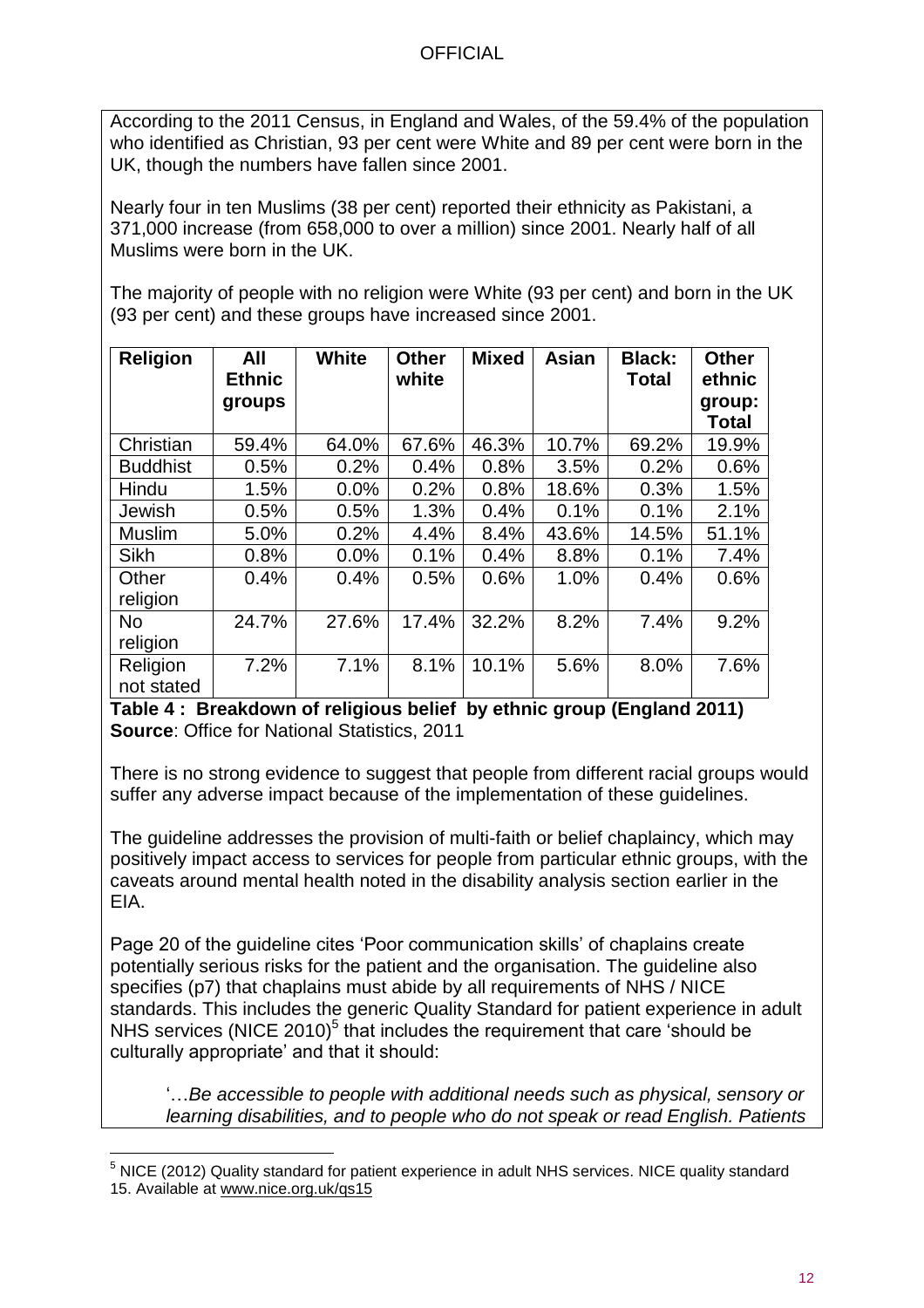*should have access to an interpreter or advocate if needed'*

It is recommended that as part of the review the role of the chaplaincy service in arranging for and providing interpreters and communication support for people who have little or no English is made clearer.

### <span id="page-12-0"></span>**2.7 Religion or belief**

Consider and detail evidence on people with different religions, beliefs or no belief. This can include consent and end of life issues.

People who identified as Christians were the largest religion or belief group (59.4% or 31.5 million people) in England in the 2011 national census. People who identified as having no religion were the next biggest identified group (24.7% or 13.1 million) with those identified as Muslim the third largest group (5% or 2.7 million).

- The religion question was the only voluntary question on the 2011 census and 7.2 per cent of people (3.8 million) did not answer the question.
- In 2011, London was the most diverse region in terms of religion and belief with the highest proportion of people identifying themselves as Muslim, Buddhist, Hindu and Jewish. The North East and North West had the highest proportion of Christians.

| <b>Religion</b>     |            | Percentage |
|---------------------|------------|------------|
| Christian           | 31,479,876 | 59.4%      |
| <b>Buddhist</b>     | 238,626    | 0.5%       |
| Hindu               | 806,199    | 1.5%       |
| Jewish              | 261,282    | 0.5%       |
| <b>Muslim</b>       | 2,660,116  | 5.0%       |
| Sikh                | 420,196    | 0.8%       |
| Other religion      | 227,825    | 0.4%       |
| No religion         | 13,114,232 | 24.7%      |
| Religion not stated | 3,804,104  | 7.2%       |
|                     | 53,012,456 |            |

**Table 5 : Religious affiliation in England 2011 Source**: Office for National Statistics, 2011

The British Social Attitudes (BSA) survey has been published annually by the National Centre for Social Research since 1983, and contains around three thousand interviews each year conducted with a representative sample of the British population.

The BSA reveals a slightly difference picture with a higher percentage of people indicating that they do not identify with any religion (table 6). The increase in this group appears to be linked to a decline in numbers of people reporting an affiliation with the Church of England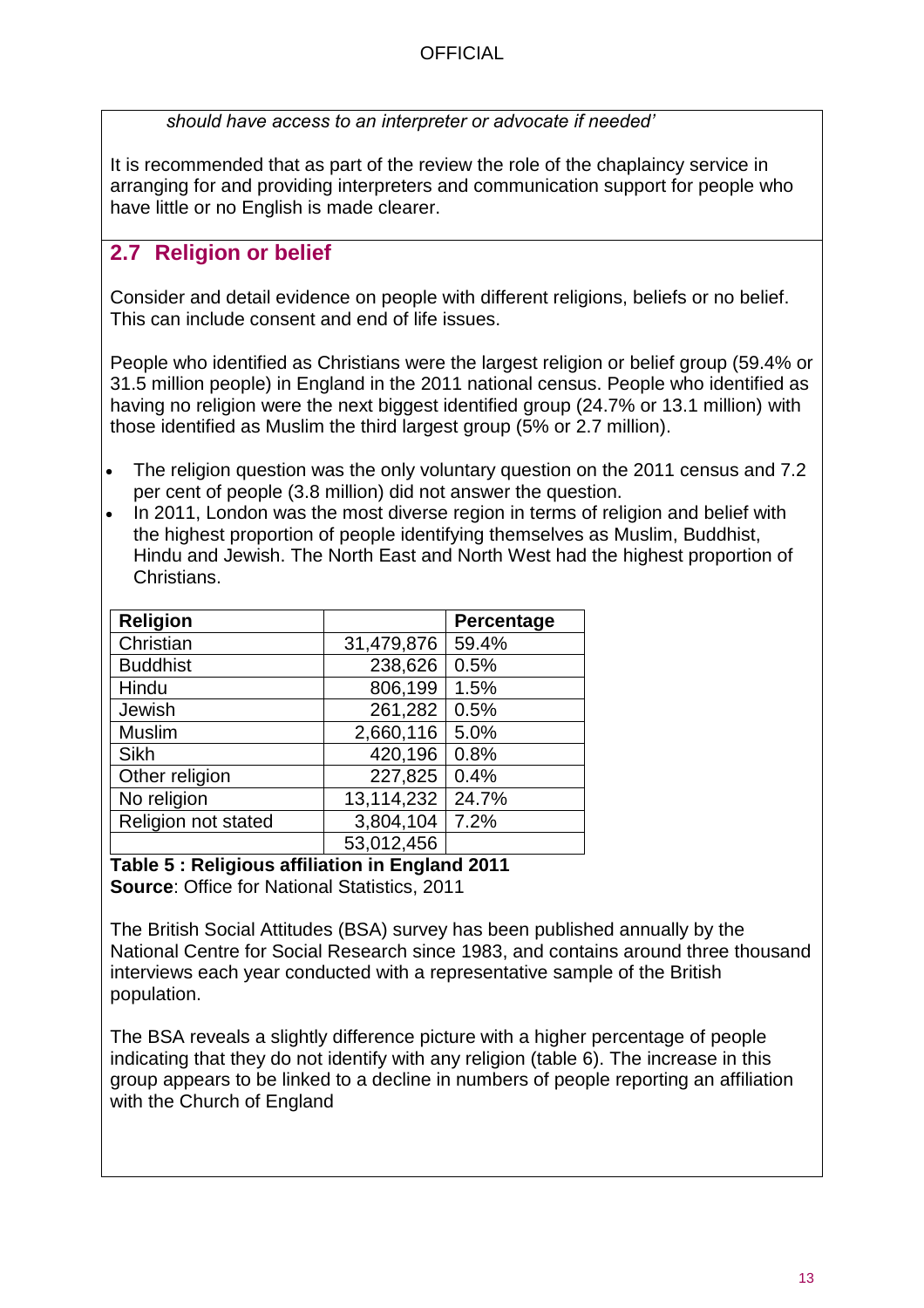|                                   | 1986        | 1993 | 1996 | 2000 | 2006 | 2012 |
|-----------------------------------|-------------|------|------|------|------|------|
| 1 Church of England<br>/ Anglican | 37          | 32   | 29   | 30   | 22   | 20   |
| 2 Roman Catholic                  | 10          | 11   | 9    | 9    | 9    | 9    |
| 3 Other Christian                 | 16          | 16   | 15   | 16   | 16   | 17   |
| 4 Non-Christian                   | 3           | 3    | 4    | 5    | 6    | 6    |
| 5 No religion                     | 34          | 37   | 43   | 40   | 46   | 48   |
| 8 Refused/Not<br>answered/DK      | $\mathbf 0$ | 0    |      |      |      | 0    |

#### **Table 6 : Religious affiliation in England 1986-2012 Source**: BSA, 2012

The BSA also show that when people were asked how often they attended services or meetings connected with their religion in Great Britain (apart from special occasions such as weddings, funerals and baptisms) 55 per cent stated that they never or practically never attended.

The BSA survey $^6$  also highlighted some differences in attitudes between religious and non-religious people which might have an impact on the level of demand for a chaplaincy service:

- 71% of religious people and 92% non-religious (82% in total) believed that a doctor should be allowed to end the life of a patient with an incurable disease29% of religious people believed pre-marital sex is wrong, compared to 3% of non-religious people
- 50% of religious people believed homosexuality is always or almost always wrong

The guidelines set out a framework for the provision of multi-faith and belief spiritual and pastoral support that is expected to have a positive impact on the wellbeing and recovery for people with either religious or non-religious beliefs using NHS services.

The guideline also sets basic requirements for *the provision of suitable areas for worship, prayer and contemplation for spiritual and pastoral needs to be supported. Further more specific guidance on this matter produced by Manchester University is made requisite for services (p.21) in the management of such facilities.*

There has been engagement throughout the development of the guidelines with the Healthcare Chaplaincy Faith and Belief Group (HCFBG), which includes members from major religious and belief organisations.

Separately there has been disagreement about the use of the word 'chaplaincy' with concern expressed by the British Humanist Association (BHA). Whilst the words:

l <sup>6</sup> McAndrew S. (2009) *'Religious faith and contemporary attitudes'*, in Park, A., Curtice, J., Thomson, K., Phillips., Clery E., and Butt, S. British Social Attitudes: the 26th Report, London: Sage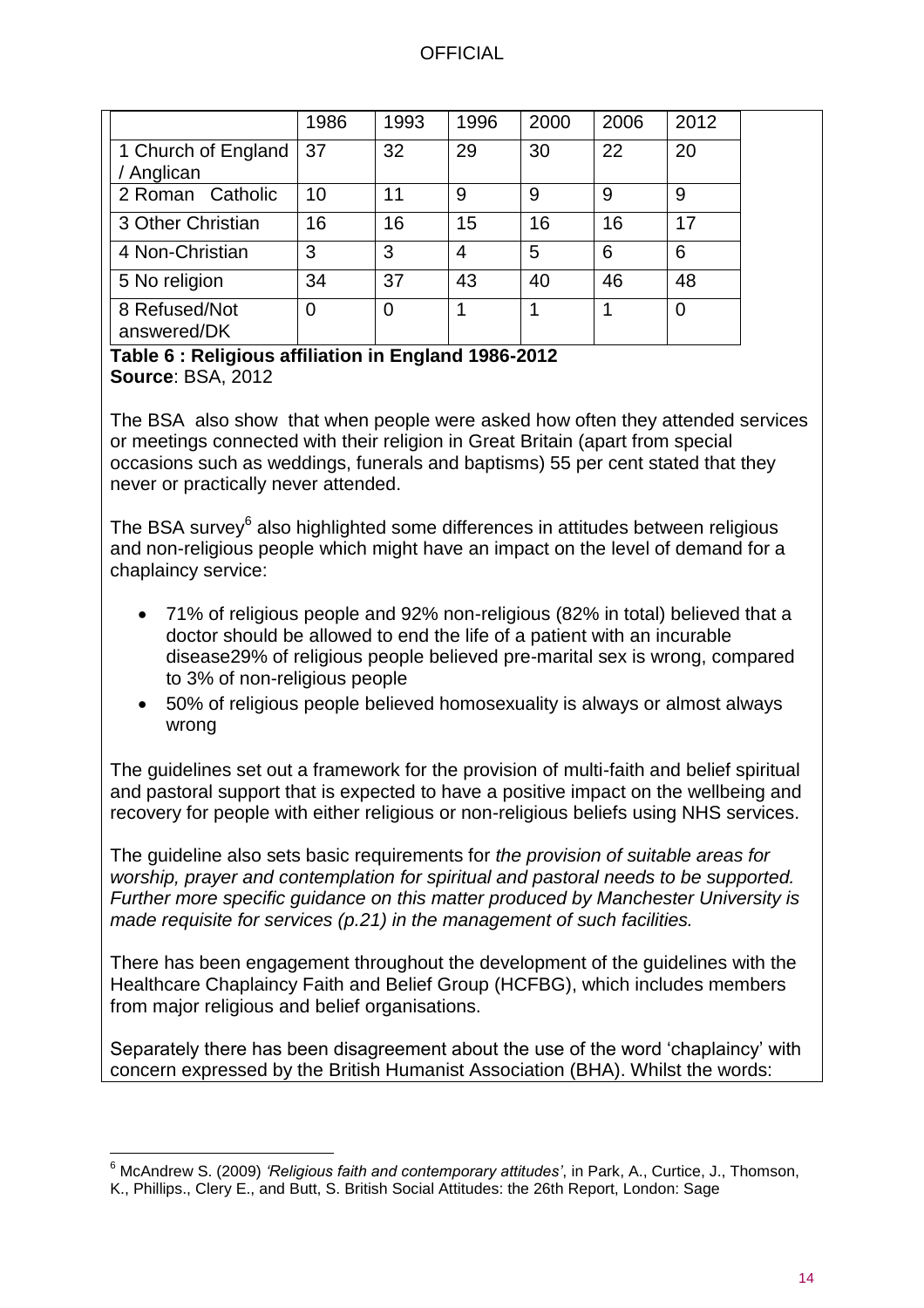'chaplaincy' to describe the service, and 'chaplain' to describe the role, both have a religious association according to the Oxford English Dictionary<sup>7</sup>, the word will be retained for the purpose of these guidelines with the recommendation that the issue of naming conventions be addressed within a future review.

Differences in opinion on role titles within the NHS are not without precedent, for example the decision of the Department of Health to reintroduce the role of 'Matron' as part of the modern matron programme generated a lot of feedback of 'sexist bias' as reported in the final report from the RCN to the Department of Health (Read et al. 2004)<sup>8</sup>. This example potentially points out a helpful way forward and it is recommended from this impact assessment that further research be carried out to determine whether the titles of chaplain and chaplaincy are perceived to exclude people who do not associate with a religion from accessing spiritual and pastoral support.

Page 7 of the guideline states that 'where an instance of safeguarding arises during the course of spiritual care the chaplain must alert the patient or member of staff to the reporting obligations of the chaplain. The policies of the chaplain's NHS organisation must be followed in all circumstances'. This is a generic requirement and it is recommended that the government's strategy to safeguard people vulnerable to radicalisation be given specific consideration within the review.

No data has been provided on numbers of chaplains by religion or belief. This data should be collected and made available in the revised guidelines as part of the review. This will ensure that the needs of patients by religion or faith are aligned to the available workforce.

#### <span id="page-14-0"></span>**2.8 Sex**

Consider and detail evidence on men and women. This could include access to services and employment.

According to the ONS 2011 Census, it appears that there is a difference between men and women in terms of their reported religion or belief. 62.8% of women compared to 55.8% of men report themselves as Christian. Males are more likely to report no religion (27.7%) compared to females (21.9%)

| - ت                 | <b>Males</b> | Females |            |       |
|---------------------|--------------|---------|------------|-------|
| Christian           | 14,556,687   | 55.8%   | 16,923,189 | 62.8% |
| <b>Buddhist</b>     | 112,300      | 0.4%    | 126,326    | 0.5%  |
| Hindu               | 415,076      | 1.6%    | 391,123    | 1.5%  |
| Jewish              | 127,267      | 0.5%    | 134,015    | 0.5%  |
| <b>Muslim</b>       | 1,383,834    | 5.3%    | 1,276,282  | 4.7%  |
| <b>Sikh</b>         | 212,467      | 0.8%    | 207,729    | 0.8%  |
| Other religion      | 100,895      | 0.4%    | 126,930    | 0.5%  |
| No religion         | 7,214,991    | 27.7%   | 5,899,241  | 21.9% |
| Religion not stated | 1,945,631    | 7.5%    | 1,858,473  | 6.9%  |

l  $7$  Oxford Dictionaries. Oxford University Press, n.d. Web. 13 February 2015.

<sup>&</sup>lt;http://www.oxforddictionaries.com/definition/english/chaplain>.

<sup>8</sup> Read, Susan, et al. "*Evaluation of the modern matron role in a sample of NHS trusts*." RCN Institute/School of Nursing and Midwifery, University of Sheffield, Sheffield (2004). RCN 2004 https://www.rcn.org.uk/\_\_data/assets/pdf\_file/0007/78640/002493.pdf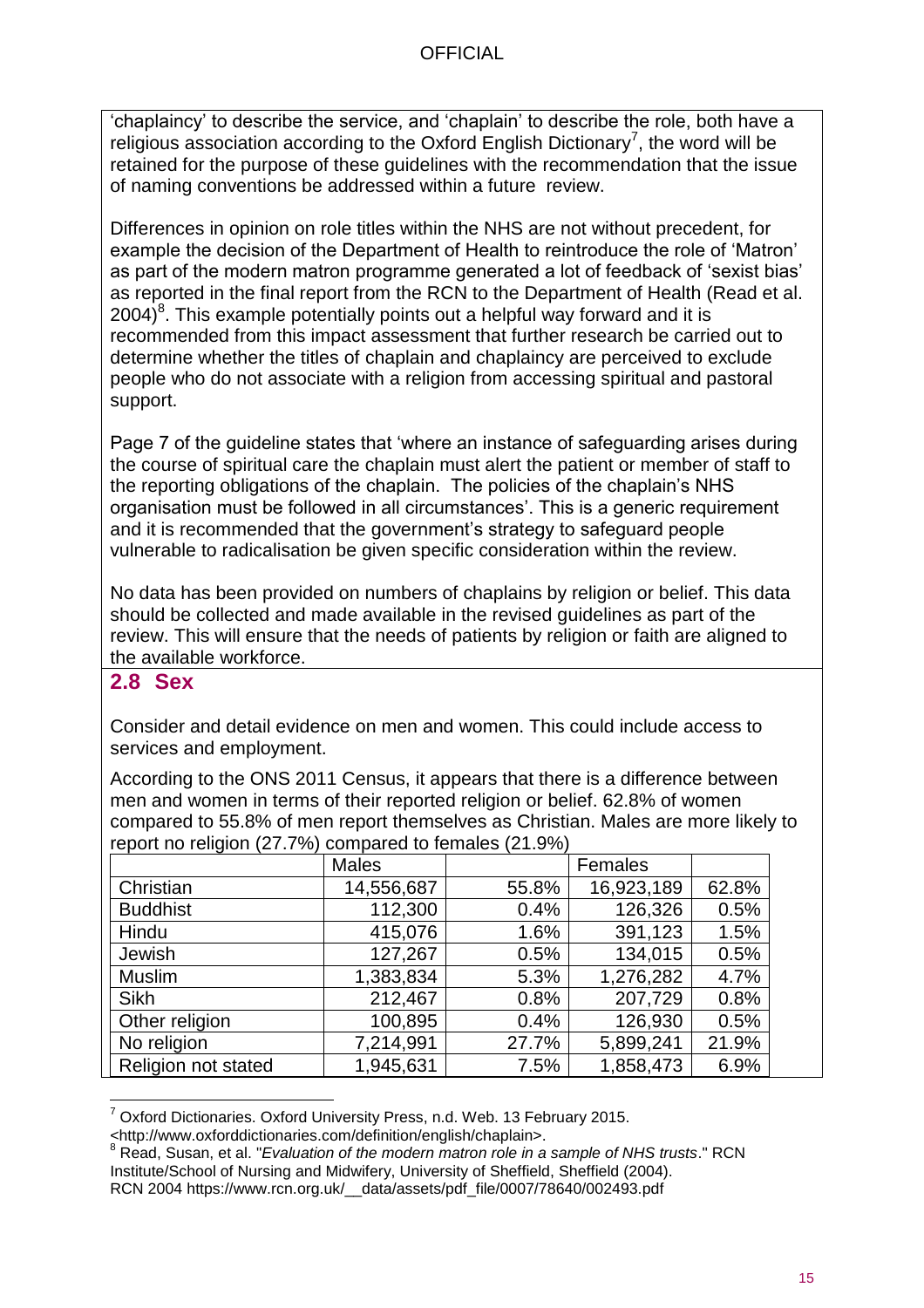**Table 7**: Breakdown of religious affiliation by gender Source: 2011 Census

The guidelines set out a framework for the provision of multi-faith and belief spiritual and pastoral support that is expected to have a positive impact on the wellbeing of women and men in general NHS-funded services.

It is unclear what the impact is of staffing ratios by gender on access to or experiences of spiritual and pastoral care. The guidance could also be updated during the review to include by reference to supporting women receiving care in gender specific services, such as sexual assault referral centres (SARC) or maternity services or for sex specific conditions (e.g. ovarian or cervical cancer).

Page 7 of the guideline states that 'where an instance of safeguarding arises during the course of spiritual care the chaplain must alert the patient or member of staff to the reporting obligations of the chaplain. The policies of the chaplain's NHS organisation must be followed in all circumstances'. This is a generic requirement and it is recommended that the cross-government policy to safeguard women and girls who have been subject to (or are at risk of) Female Genital Mutilation (FGM) be given specific consideration within the review.

Despite FGM not being 'mandated by religious scriptures, the belief that it is a religious requirement contributes to the continuation of the practice' (UNICEF 2013)<sup>9</sup>. Healthcare chaplains could play a leading role in supporting staff, patients and service users and it is recommended that their leadership role be included within the review.

Operationally it is unclear from the guidance what the pathway would be from NHS111 directly into chaplaincy services

[\(http://www.england.nhs.uk/ourwork/pe/nhs-111/\)](http://www.england.nhs.uk/ourwork/pe/nhs-111/). For example a carer phones wanting support over a spiritual linked decision around end of life care for their loved one at their home, and there is no regular member of their care team who can support them. The access to a chaplaincy service in many community and home settings is unclear. It is recommended that at the review a generic model of spiritual care is mapped to include typical patient pathways and primary access points within the guideline. It is also recommended that the guidance encourages commissioners and providers to tailor localized more specific spiritual care models integrated across localities that draw together primary, community and acute chaplaincy services. Use of telemedicine and the internet could be actively considered here.

The role of chaplaincy to help implement NHS England's Patient-led assessments of the care environment (PLACE; 2013) is not cross-referenced, particularly in coordinating the Organizational assessment of facilities relating to provision of "multifaith/prayer rooms" [\(http://www.england.nhs.uk/ourwork/qual-clin-lead/place/\)](http://www.england.nhs.uk/ourwork/qual-clin-lead/place/). Recommend at the review the guidance is harmonized.

l

<sup>9</sup> United Nations Children's Fund*, Female Genital Mutilation/Cutting: A statistical overview and exploration of the dynamics of change*, UNICEF, New York, 2013.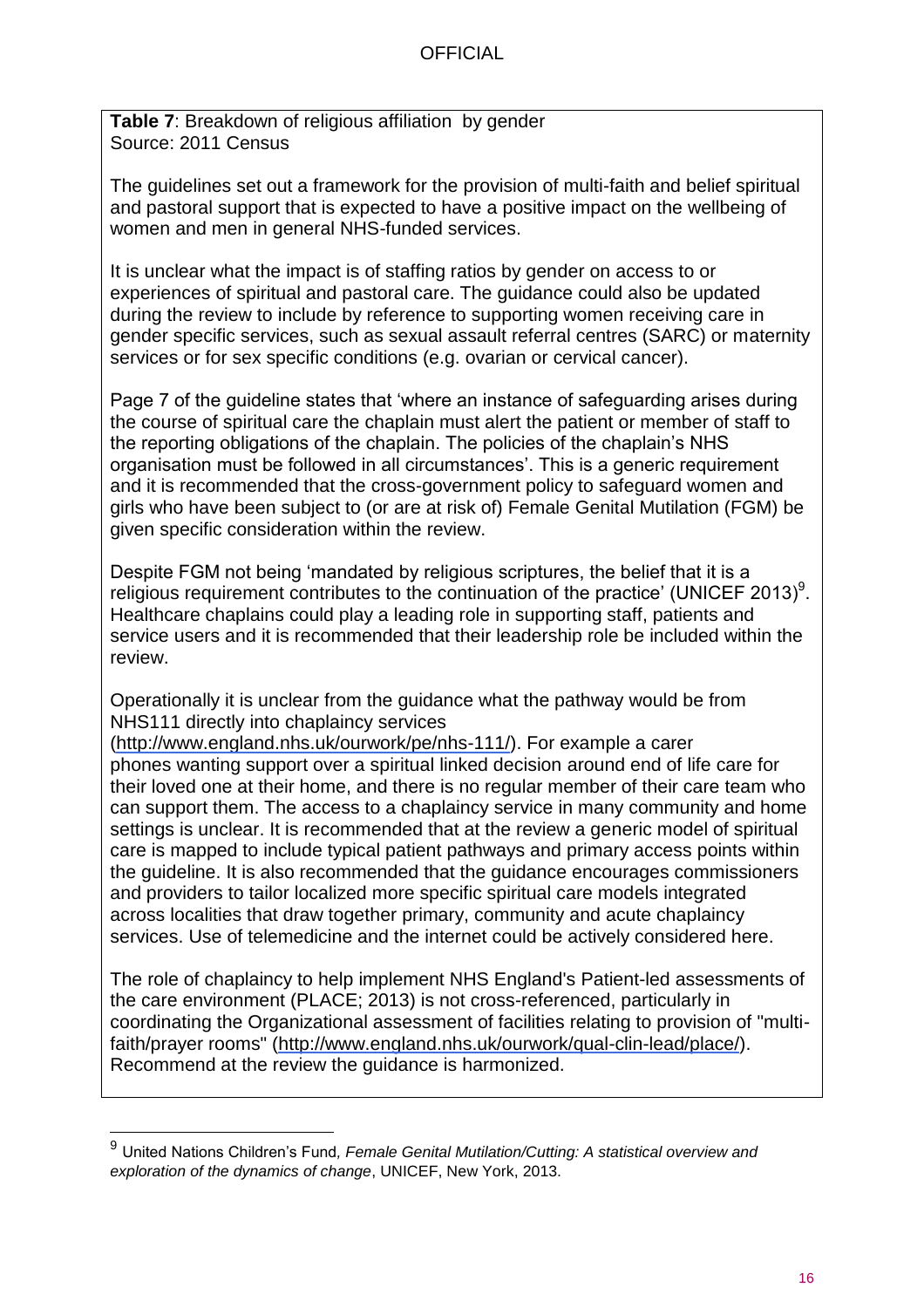## <span id="page-16-0"></span>**2.9 Sexual orientation**

Consider and detail evidence on heterosexual people as well as lesbian, gay and bisexual people. This could include access to services and employment, attitudinal and social barriers.

There is no available UK quantitative data on the religious attitudes of this community. There have been examples of studies of how sexual orientation is integrated with spirituality <sup>10</sup>

There is no strong evidence to suggest that lesbian, gay or bisexual people would suffer any adverse impact because of the implementation of these guidelines, although it is possible that the teachings of some organisations against same-sex or bisexual relations may impact how chaplains affiliated to that organisation are perceived.

The absence of data suggests that as part of the review it is strongly recommended that NHS England engage with religious and belief organisations that have a special lesbian, gay or bisexual focus to ascertain experiences and awareness of spiritual and pastoral support services. For example, the Metropolitan Community Church, or the Imaan LGBTQI Muslim Support Group or the Gay and Lesbian Humanist Association (GALHA)

## <span id="page-16-1"></span>**2.10Carers**

l

Consider and detail evidence on part-time working, shift-patterns, general caring responsibilities.

As part of the economic activity data, the Census reports on people who look after home or family. We used this as a proxy for people with caring responsibilities. There appears to be an over-representation of Muslim people in this group.

|             | <b>Religion</b>                                              | <b>Looking after</b><br>home or family | <b>England</b><br>average |  |  |  |  |  |
|-------------|--------------------------------------------------------------|----------------------------------------|---------------------------|--|--|--|--|--|
|             | Christian                                                    | 50.0%                                  | 59.4%                     |  |  |  |  |  |
|             | <b>Buddhist</b>                                              | 0.8%                                   | 0.5%                      |  |  |  |  |  |
|             | Hindu                                                        | 2.1%                                   | 1.5%                      |  |  |  |  |  |
|             | Jewish                                                       | 0.5%                                   | 0.5%                      |  |  |  |  |  |
|             | <b>Muslim</b>                                                | 14.3%                                  | 5.0%                      |  |  |  |  |  |
|             | Sikh                                                         | 0.9%                                   | 0.8%                      |  |  |  |  |  |
|             | Other religion                                               | 0.5%                                   | 0.4%                      |  |  |  |  |  |
| No religion |                                                              | 25.7%                                  | 24.7%                     |  |  |  |  |  |
|             | Religion not stated                                          | 5.2%                                   | 7.2%                      |  |  |  |  |  |
|             | Table 7: Proakdown of roligious officiation by caring respon |                                        |                           |  |  |  |  |  |

**Table 7:** Breakdown of religious affiliation by caring responsibilities Source: 2011 Census

<sup>10</sup> Foster K, Bowland B & Vosler AN: *All the Pain Along with All the Joy: Spiritual Resilience in Lesbian and Gay Christians,* American Journal of Community Psychology, March 2015, Volume 55, Issue 1-2, pp 191-201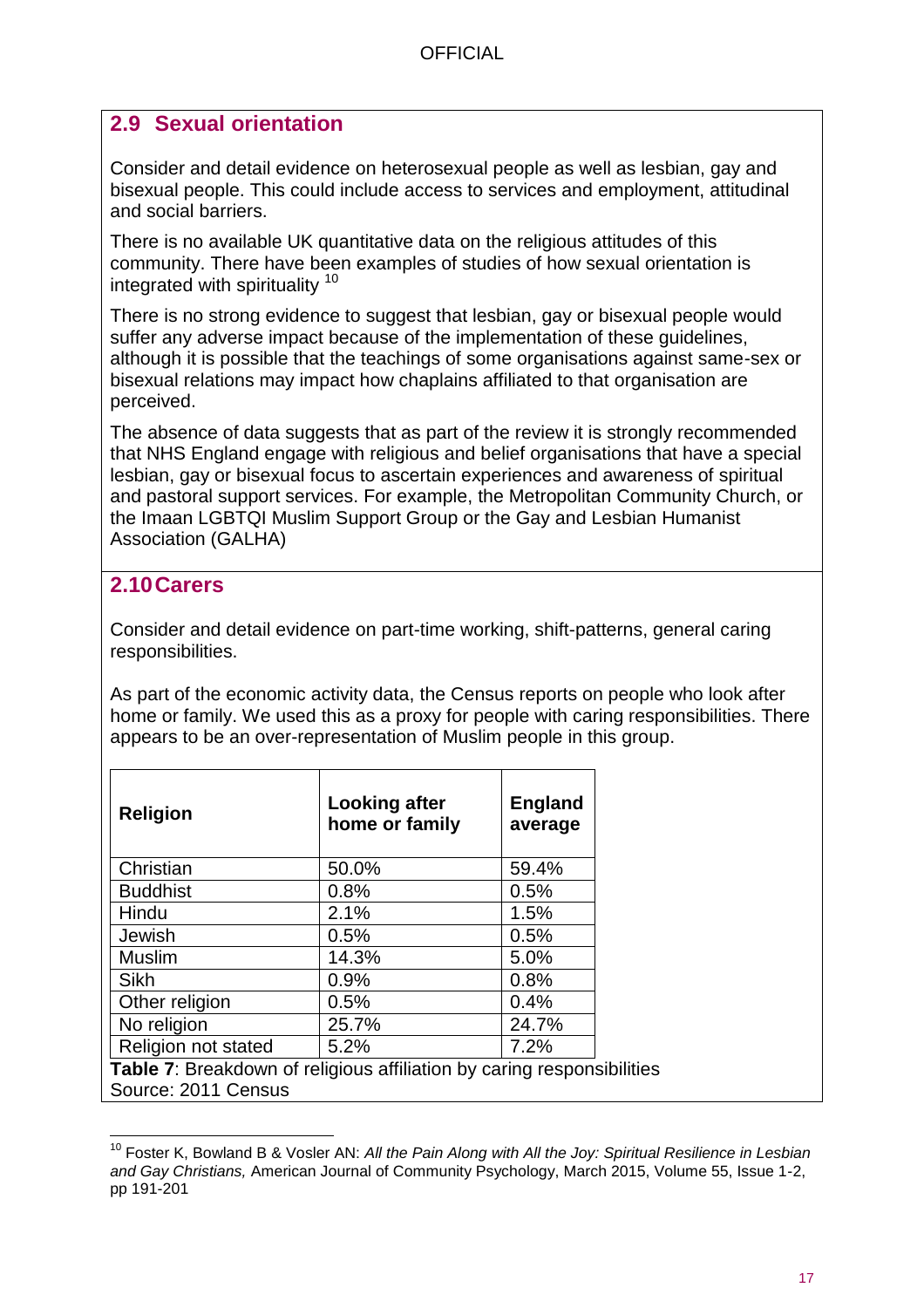The guideline (p5) includes that 'Implementation of the guidance will improve support for patients, carers and staff across the health service'. The specific spiritual and pastoral needs of carers could potentially be strengthened through implementing the guidance throughout the NHS.

The role of chaplaincy to help implement NHS England's Commitment to Carers (2014) [\(http://www.england.nhs.uk/ourwork/pe/commitment-to-carers/\)](http://www.england.nhs.uk/ourwork/pe/commitment-to-carers/) is not aligned. There are missed opportunities here to ensure carers have access to services and support. Recommend at the review the guidance is harmonized.

### <span id="page-17-0"></span>**2.11Other identified groups**

Consider and detail evidence on groups experiencing disadvantage and barriers to access and outcomes. This can include different socio-economic groups, geographical area inequality, income, resident status (migrants, asylum seekers).

The Census provides us with a breakdown of religion or belief by National Statistics Socio-economic classification (NS-Sec). People from higher managerial, administrative and professionals qualifications are slightly more likely to report no religion (26% compared to 24% of national average). There is a higher probability of someone from lower supervisory or routine occupation to report as a Christian (65% compared to a national average of 60%). It is also worthwhile noting that Muslim people are over-represented in the group of people who haven't worked or are long term unemployed.

| Religion          | Higher<br>managerial,<br>administrat<br>ive &<br>profession<br>al<br>occupation<br>s | <b>Intermedi</b><br>ate<br>occupatio<br>ns | <b>Small</b><br>employe<br>rs and<br>own<br>account<br>workers | Lower<br>superviso<br>ry and<br>technical<br>occupatio<br>ns | Semi-<br>routine<br>and<br>routine<br>occupatio<br>ns | <b>Never</b><br>worked<br>and long-<br>term<br>unemploy<br>ed | <b>Engla</b><br>nd<br>averag<br>e |
|-------------------|--------------------------------------------------------------------------------------|--------------------------------------------|----------------------------------------------------------------|--------------------------------------------------------------|-------------------------------------------------------|---------------------------------------------------------------|-----------------------------------|
| Christian         | 59.7%                                                                                | 67.1%                                      | 61.7%                                                          | 65.0%                                                        | 66.6%                                                 | 47.0%                                                         | 59.4%                             |
| <b>Buddhist</b>   | 0.5%                                                                                 | 0.3%                                       | 0.5%                                                           | 0.5%                                                         | 0.4%                                                  | 0.7%                                                          | 0.5%                              |
| Hindu             | 1.9%                                                                                 | 1.3%                                       | 1.3%                                                           | 0.9%                                                         | 1.2%                                                  | 2.4%                                                          | 1.5%                              |
| Jewish            | 0.8%                                                                                 | 0.5%                                       | 0.7%                                                           | 0.2%                                                         | 0.2%                                                  | 0.4%                                                          | 0.5%                              |
| Muslim            | 2.3%                                                                                 | 2.3%                                       | 4.3%                                                           | 2.8%                                                         | 3.2%                                                  | 16.8%                                                         | 5.0%                              |
| Sikh              | 0.7%                                                                                 | 0.6%                                       | 0.9%                                                           | 0.6%                                                         | 0.8%                                                  | 1.3%                                                          | 0.8%                              |
| Other<br>religion | 0.6%                                                                                 | 0.5%                                       | 0.5%                                                           | 0.4%                                                         | 0.4%                                                  | 0.5%                                                          | 0.4%                              |
| No.<br>religion   | 26.6%                                                                                | 20.6%                                      | 22.8%                                                          | 23.0%                                                        | 20.6%                                                 | 22.5%                                                         | 24.7%                             |
| Religion<br>not   |                                                                                      |                                            |                                                                |                                                              |                                                       |                                                               |                                   |
| stated            | 7.0%                                                                                 | 6.8%                                       | 7.4%                                                           | 6.7%                                                         | 6.7%                                                  | 8.3%                                                          | 7.2%                              |

**Table 8**: Breakdown of religious affiliation by NS-Sec Source: 2011 Census

The guideline addresses the provision of spiritual and emotional support within healthcare settings. Some NHS healthcare settings are co-located with other services that are particularly relevant to other groups that typically experience certain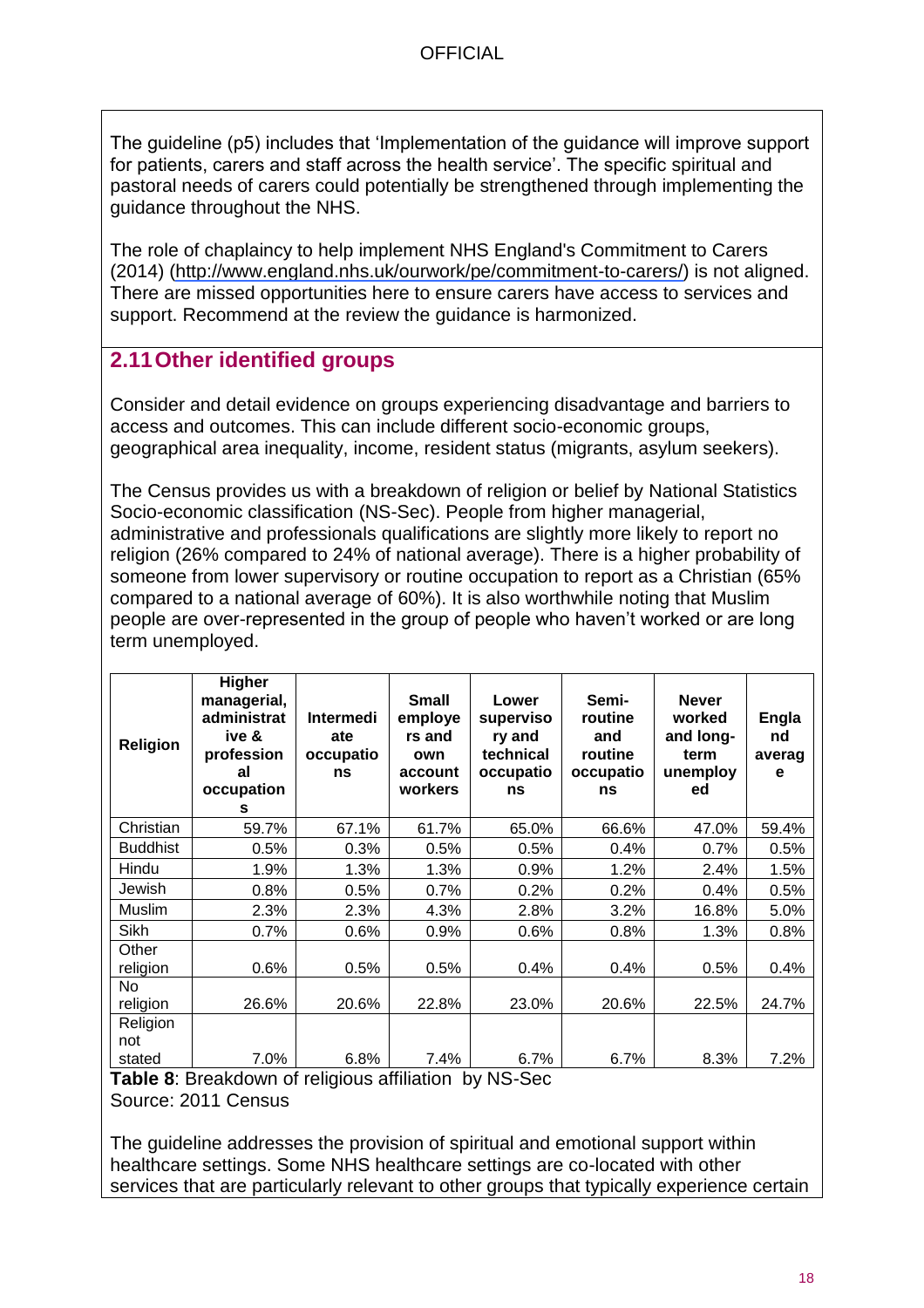negative health outcomes. For example, prisons, armed forces hospital facilities and also schools. Some of these settings have their own chaplaincy arrangements or multi-faith or belief facilities and it is recommended that this guideline be updated during the review to include the development of local partnership and joint-working arrangements (e.g. information sharing) to ensure consistency and high quality spiritual care provision.

## <span id="page-18-0"></span>**3 Engagement and involvement**

#### **How have you engaged stakeholders with an interest in protected characteristics in gathering evidence or testing the evidence available**?

To achieve effectiveness of engagement; the Chaplaincy Leaders Forum (CLF) was developed in September 2013 as an effective mechanism for dialogue between NHS England, and the wider chaplaincy associations listed below:

- College of Health Care Chaplains (CHCC) professional group within Unite Union, with a membership of almost 1000 members.
- Association of Hospice and Palliative Care Chaplains (AHPCC) professional group supporting and working with people in end of life care.
- UK Board of Healthcare Chaplains (UKBHC) a professional group which holds a professional register for chaplains.
- Health Care Chaplaincy Appointment Advisers is a partnership with the leading chaplaincy bodies and the NHS England. The advisers themselves are experienced practitioners covering a range of health care chaplaincy contexts. They have no role in validating the faith or belief position of applicants or candidates for interview but advice employers about their professional suitability. This includes an assessment of applicants against published standards, job evaluations and other documentation relevant to the advertised post.
- Healthcare Chaplaincy Faith and Belief Group (HCFBG) which includes all 8 Faith groups, Roman Catholic Church and British Humanist Association.

The CLF meets monthly with quarterly meetings with the wider forum, and the consultation of the revised NHS Chaplaincy Guidelines has been the key priority for discussion and continued engagement.

The National Secular Society is not part of the Chaplaincy Leaders Forum.

**How have you engaged stakeholders in testing the policy or programme proposals?** 

**Phase 1 - The draft Guidelines were drafted through a series of design workshops in November 2013 i**n London and Doncaster, with 50 people attending each event.

The attendees were from a range of organisations – Provider Trusts, Churches,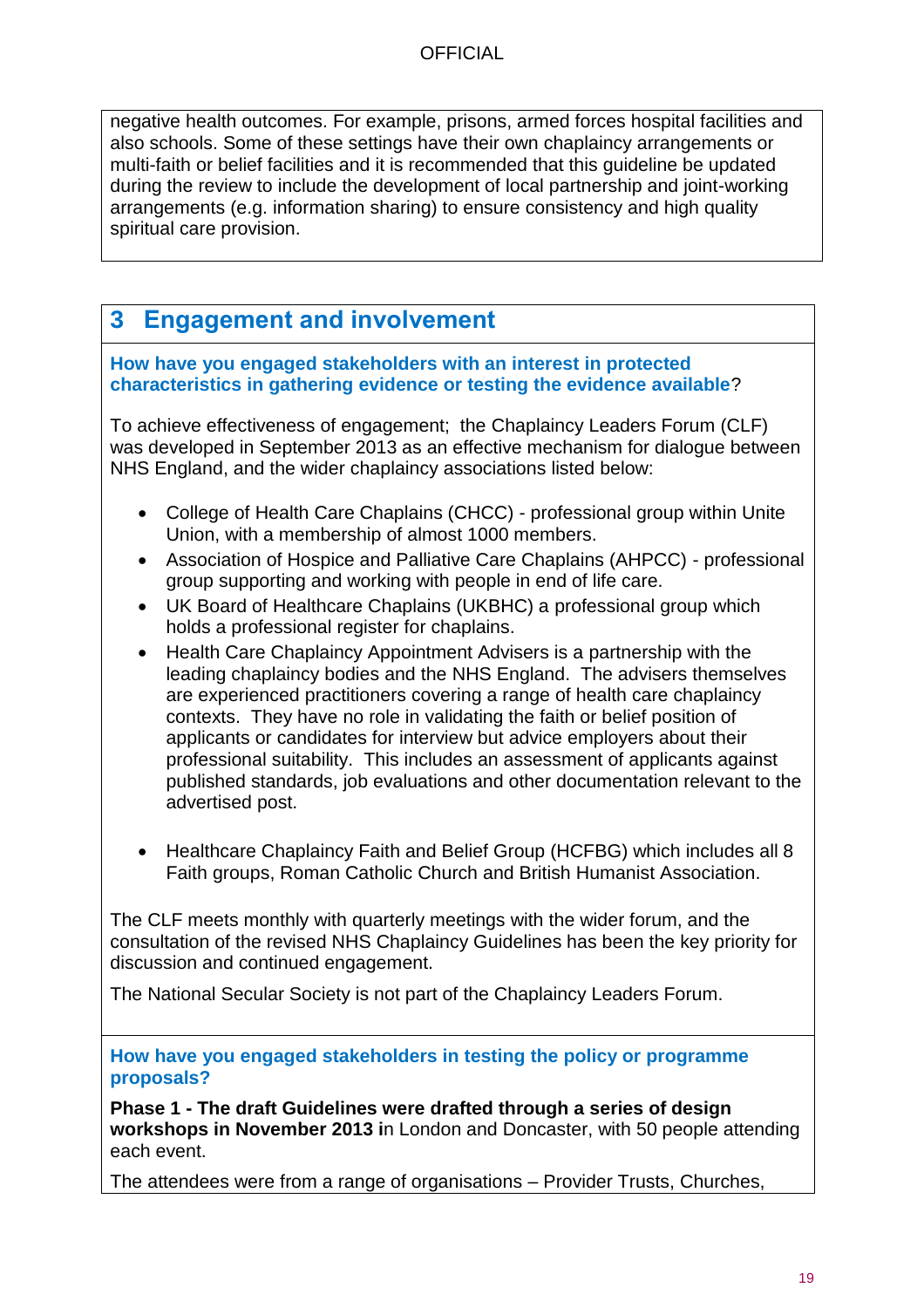CCGs, Chaplaincy Organisations, BHA, HCFBG, Catholic Church, UKBHC, AHPCC, CHCC.

A dedicated email address and on-line survey to review relevance of the 2003 guidance received in total 143 responses to e-questionnaire; with most feedback from Chaplaincy leads working in the NHS, and limited responses from 'external' bodies and individuals.

There was wider engagement with key individuals & organizations into the design specific sections of the Guidance. For Example:

Mental Health Network – part of the College of Healthcare Chaplaincy

Paediatric Chaplaincy Network – Chair Paul Nash

GP lead – Dr Ross Bryson and Dr Fiona Collins from Sandwell and West Birmingham CCG

#### **Phase 2 - Formal NHS Gateway and Consultation process March 2014 – 30th September 2014**

- Submit for formal NHS Gateway process : March 2014 June 2014
- Formal consultation launched 7th July 30th September 2014 with Draft **Guidelines**
- Draft Guidelines consultation and email address promoted on various websites – College of Health care chaplaincy, CLF association's websites; alongside wider promotion in E-bulletins to Chaplains and wider networks. The information was also promoted through the NHS England Public and Patient Voice Team and wider to the Health and social care Strategic partners\* (see Appendix 1 for List)
- Two hosted face to face events in Wigan on the 7th July and 11th July in London with over 60 people present at both events.
- Formal public consultation event held on 24th September in Birmingham with 30 people attending from a range of organisations attending – see Appendix 2 Key issues requested for input – strengthen commissioning focus in the document, ensure an Equality Impact assessment of the document is completed.

**For each engagement activity, please state who was involved, how and when they were engaged, and the key outputs:**

Throughout the engagement phases 1 and 2 highlighted above, this section aims to focus on some of the findings and key feedback from formal consultation process:

In total 104 e-mail submissions were made to the dedicated consultation email address

Each email was responded to promptly by the project lead

All consultation feedback by email was discussed in weekly teleconference meetings, to discuss any potential risks and challenges.

Twenty of the email responses were single issue responses regarding the input of the catholic faith, concerns regarding the generic model being advocated; the concerns of the Guidelines on the College of Health care chaplaincy website as opposed to NHS England, as the college was seen as a union.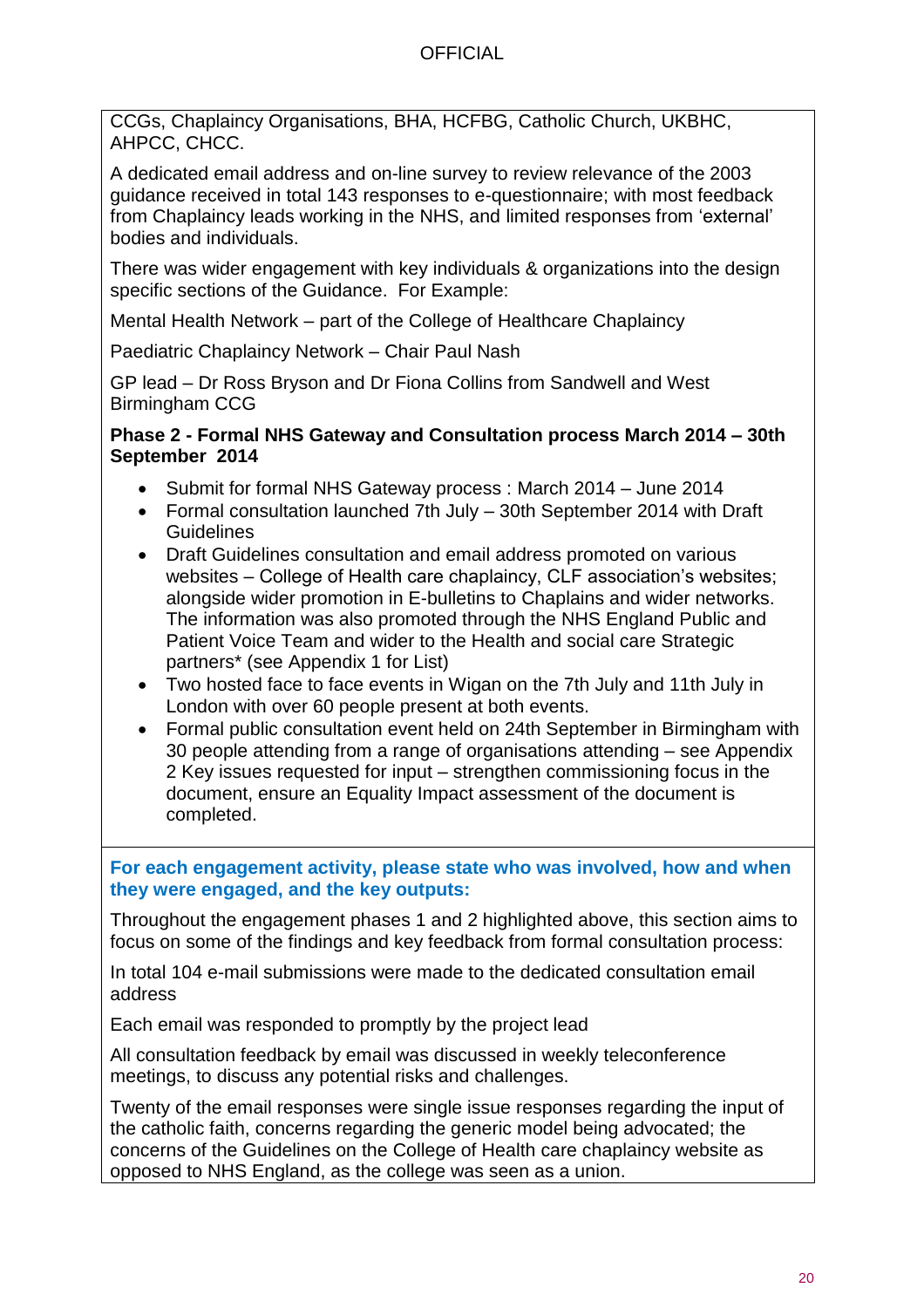Comprehensive email feedback was received from the following organisations :

- Roman Catholic Church; and Church of England
- National Secular Society; British Humanist Association
- CHCC; AHPCC; Mental Health chaplains
- Public Health Wales; Northern Ireland Chaplains
- Major Teaching Hospital response re. Information Governance

#### **Phase 4 – Post Consultation process**

Two formal meetings were set up with the Roman Catholic Church and the British Humanist Association to discuss the content of the submission, clarify any concerns and issues and ensure ownership / endorsement of the revised guidelines.

#### **Post – Consultation feedback to Chaplaincy Leaders Forum**

On the  $20<sup>th</sup>$  October 15 people from various organisations including the BHA and Roman Catholic Church attended the meeting of the CLF. The draft guidelines were circulated to all the CLF a week prior to the meeting, and the purpose of the meeting was to ensure the endorsement of the revised guidelines prior to going back to NHS England. The CLF agreed the guidelines should be seen as an umbrella covering the standard approach for spiritual care, which needs to be determined locally.

## <span id="page-20-0"></span>**4** Summary of Analysis

Considering the evidence and engagement activity you listed above, please summarise the impact of your work. Consider whether the evidence shows potential for differential impacts, if so state whether adverse or positive and for which groups and/or individuals. How you will mitigate any negative impacts? How you will include certain protected groups in services or expand their participation in public life?

Now consider and detail below how the proposals impact on elimination of discrimination, harassment and victimisation, advance the equality of opportunity and promote good relations between groups.

The public sector equality duty that is set out in the Equality Act 2010 requires public authorities, in the exercise of their functions, to have due regard to the need to:

- Eliminate unlawful discrimination, harassment and victimisation and other conduct prohibited by the Act.
- Advance equality of opportunity between people who share a protected characteristic and those who do not.
- Foster good relations between people who share a protected characteristic and those who do not.

These are sometimes referred to as the three aims of the general equality duty. The Act explains that having due regard for advancing equality involves:

 Removing or minimising disadvantages suffered by people due to their protected characteristics.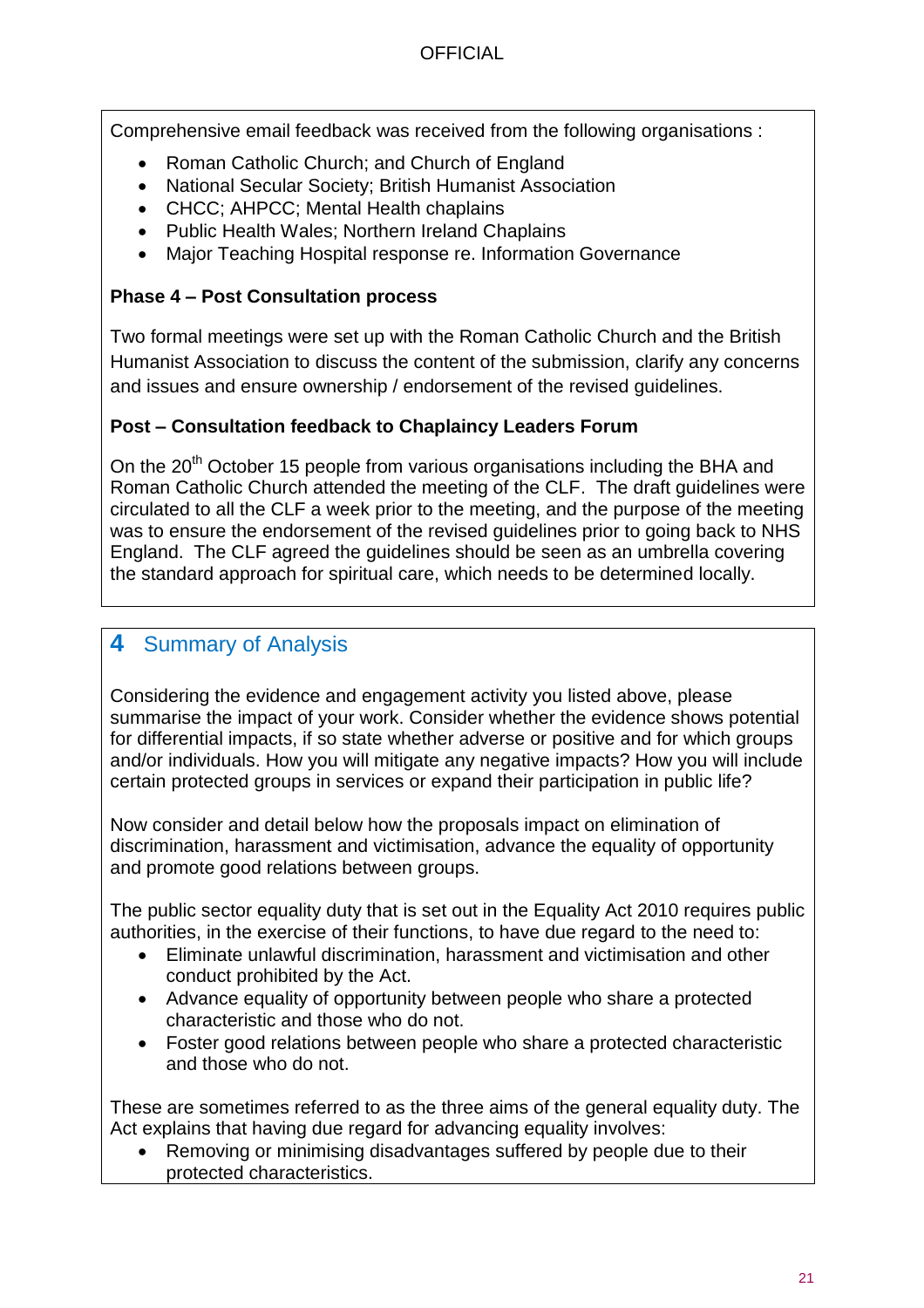- Taking steps to meet the needs of people from protected groups where these are different from the needs of other people.
- Encouraging people from protected groups to participate in public life or in other activities where their participation is disproportionately low.

The Equality Analysis demonstrates that we live in a society with an ever changing and diverse mix of religions and beliefs, which NHS organisations need to be considering when developing services.

Even within established religions there are various branches and regional variants with different traditions of interpretation, rituals and practices, moral guidelines and laws. There are also levels of personal compliance ranging from nominal to strict observance. Additionally, many people hold strong views about not having personal religious beliefs.

The limitations of using the census data as a way of measuring religion or belief has been raised by researchers. The way academics use and interpret such instruments has ethical and normative dimensions: numbers are not neutral but shape and are shaped by perceptions and identities.<sup>11</sup>

We have drawn on census data to try to predict which people from protected characteristics might be affected disproportionately by these guidelines. Selfidentification on the census is not always linked to a certain type of behaviour. More local intelligence would be necessary in terms of demand for a spiritual and pastoral support service.

The importance of language is also recognised. The language is not static, and it evolves over time. The term "chaplaincy" has been traditionally linked to a Christian clergy member working in an institution. Stakeholder consensus is necessary as to how we can describe chaplaincy service in a more inclusive way, a service that needs to cater for all communities- multi faith communities and non-religious people who might require support at a time of emotional and spiritual distress.

### <span id="page-21-0"></span>**5** Evidence based decision-making

Please give an outline of what you are going to do, based on the gaps, challenges and opportunities you have identified in the summary of analysis section. This might include action(s) to eliminate discrimination issues, partnership working with stakeholders and data gaps that need to be addressed through further consultation or research.

- Engagement with stakeholders to seek feedback for this Equality Analysis
- Update the guidelines further in light of this Equality Analysis
- Publish it on the NHS England website
- Commit to a review to examine further recommendation

l  $11$  Abby Day & Lois Lee (2014) Making sense of surveys and censuses: Issues in religious selfidentification, Religion, 44:3, 345-356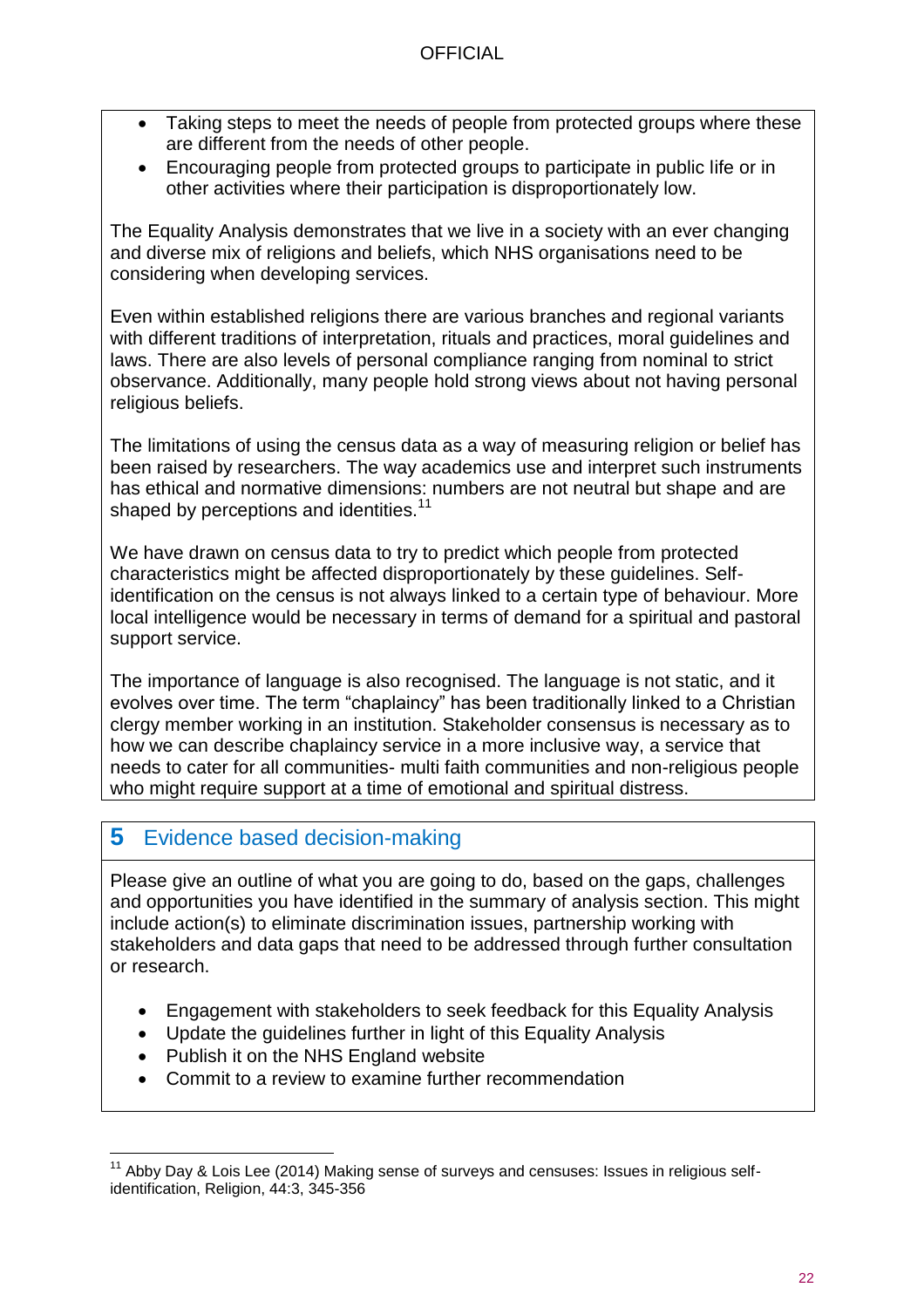### <span id="page-22-0"></span>**5.1 Recommendations**

During development and consultation there has been disagreement about the use of the word 'chaplaincy' with concern expressed by the British Humanist Association (BHA). Whilst the words: 'chaplaincy' to describe the service, and 'chaplain' to describe the role, both have a religious association according to the Oxford English Dictionary<sup>12</sup>, the word will be retained for the purpose of these guidelines with the recommendation that the issue of naming conventions be addressed within the review, it is recommended from this impact assessment that further research be carried out to determine whether the titles of chaplain and chaplaincy are perceived to exclude people who are not religious from accessing spiritual and pastoral support.

It is recommended during the review that the section on information governance (p18) be updated to include reference to the Accessible Information Standard (NHS England 2015) so that disabled people with specific communication needs can access the service and experience continuity of communication support across different care providers.

The chaplaincy staffing ratios for mental health care (p14) indicate they must take into careful consideration the composition and needs of the user population by religion or belief. However the impact of moving a person with a minority faith or belief out-of-area and into a locality with very little or no local appropriate chaplaincy provision as in out of area mental health placements, could be detrimental to their spiritual needs, and it is unclear how planning of chaplaincy based on composition could be achieved when the user population is not static. It is recommended that this must be explored during the review.

The guidance does not address (or cross-reference) chaplaincy staffing-ratios for the three high-secure mental health hospitals. It is recommended that the current strategy for providing spiritual and pastoral support in these care settings be reflected within this guideline during the review

The absence of Trans\* data suggests that as part of the review it is recommended that NHS England engage with religious and belief organisations that have a special Trans\* interest to ascertain experiences and awareness of spiritual and pastoral support services. For example, the Metropolitan Community Church, or the Imaan LGBTQI Muslim Support Group or the Gay and Lesbian Humanist Association (GALHA)

It is recommended that as part of the review the role of the chaplaincy service in arranging for and providing interpreters and communication support for people who have little or no English is made clearer.

The guideline states that 'where an instance of safeguarding arises during the course of spiritual care the chaplain must alert the patient or member of staff to the reporting obligations of the chaplain. The policies of the chaplain's NHS

l  $12$  Oxford Dictionaries. Oxford University Press, n.d. Web. 13 February 2015. <http://www.oxforddictionaries.com/definition/english/chaplain>.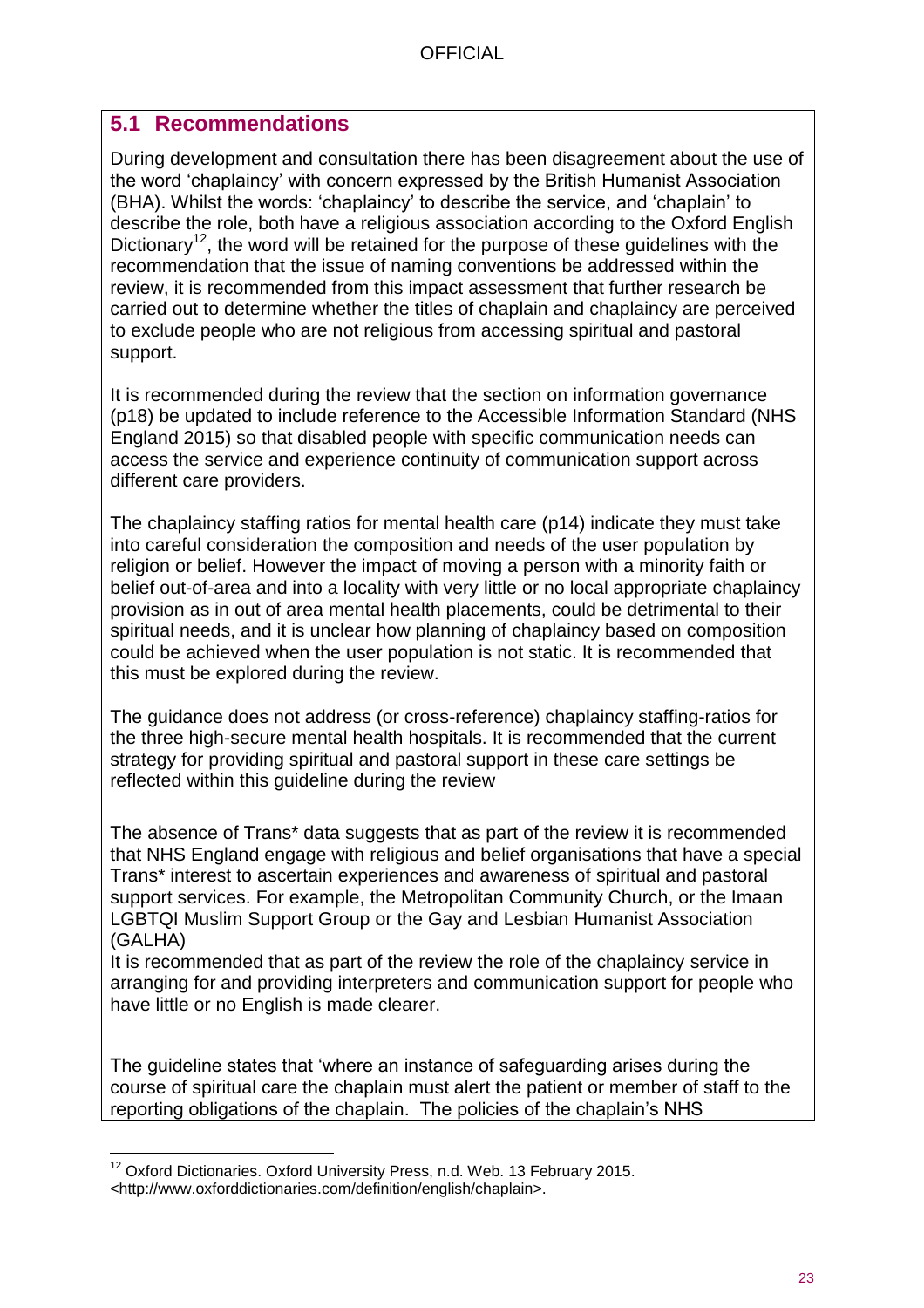organisation must be followed in all circumstances'. This is a generic requirement and it is recommended that the government's strategy to safeguard people vulnerable to radicalisation be given specific consideration within the review.

It is unclear what the impact is of staffing ratios by gender on access to or experiences of spiritual and pastoral care. The guidance could also be updated during the review to include by reference to supporting women receiving care in gender specific services, such as sexual assault referral centres (SARC) or maternity services or for sex specific conditions (e.g. prostate or cervical cancer).

The guideline states that 'where an instance of safeguarding arises during the course of spiritual care the chaplain must alert the patient or member of staff to the reporting obligations of the chaplain. The policies of the chaplain's NHS organisation must be followed in all circumstances'. This is a generic requirement and it is recommended that the cross-government policy to safeguard women and girls who have been subject to (or are at risk of) Female Genital Mutilation (FGM) be given specific consideration within the review.

Despite FGM not being 'mandated by religious scriptures, the belief that it is a religious requirement contributes to the continuation of the practice' (UNICEF  $2013$ <sup>13</sup>. Healthcare chaplains could play a leading role in supporting staff, patients and service users and it is recommended that their leadership role be included within the review.

The absence of data suggests that as part of the review it is strongly recommended that NHS England engage with religious and belief organisations that have a special lesbian, gay or bisexual focus to ascertain experiences and awareness of spiritual and pastoral support services. For example, the Metropolitan Community Church, or the Imaan LGBTQI Muslim Support Group or the Gay and Lesbian Humanist Association (GALHA)

Some NHS healthcare settings are co-located with other services that are particularly relevant to other groups that typically experience certain negative health outcomes. For example, prisons, armed forces hospital facilities and also schools. Some of these settings have their own chaplaincy arrangements or multi-faith or belief facilities and it is recommended that this guideline be updated during the review to include the development of local partnership and joint-working arrangements (e.g. information sharing) to ensure consistency and high quality spiritual care provision.

The role of chaplaincy to help NHS England deliver their priority policy area for frail older people: 'Safe, compassionate care for frail older people using an integrated care pathway' [\(http://www.england.nhs.uk/ourwork/pe/safe-care/\)](http://www.england.nhs.uk/ourwork/pe/safe-care/) is not referenced. Recommend at the review the guidance is harmonized.

l

<sup>&</sup>lt;sup>13</sup> United Nations Children's Fund, Female Genital Mutilation/Cutting: A statistical overview and exploration of the dynamics of change, UNICEF, New York, 2013.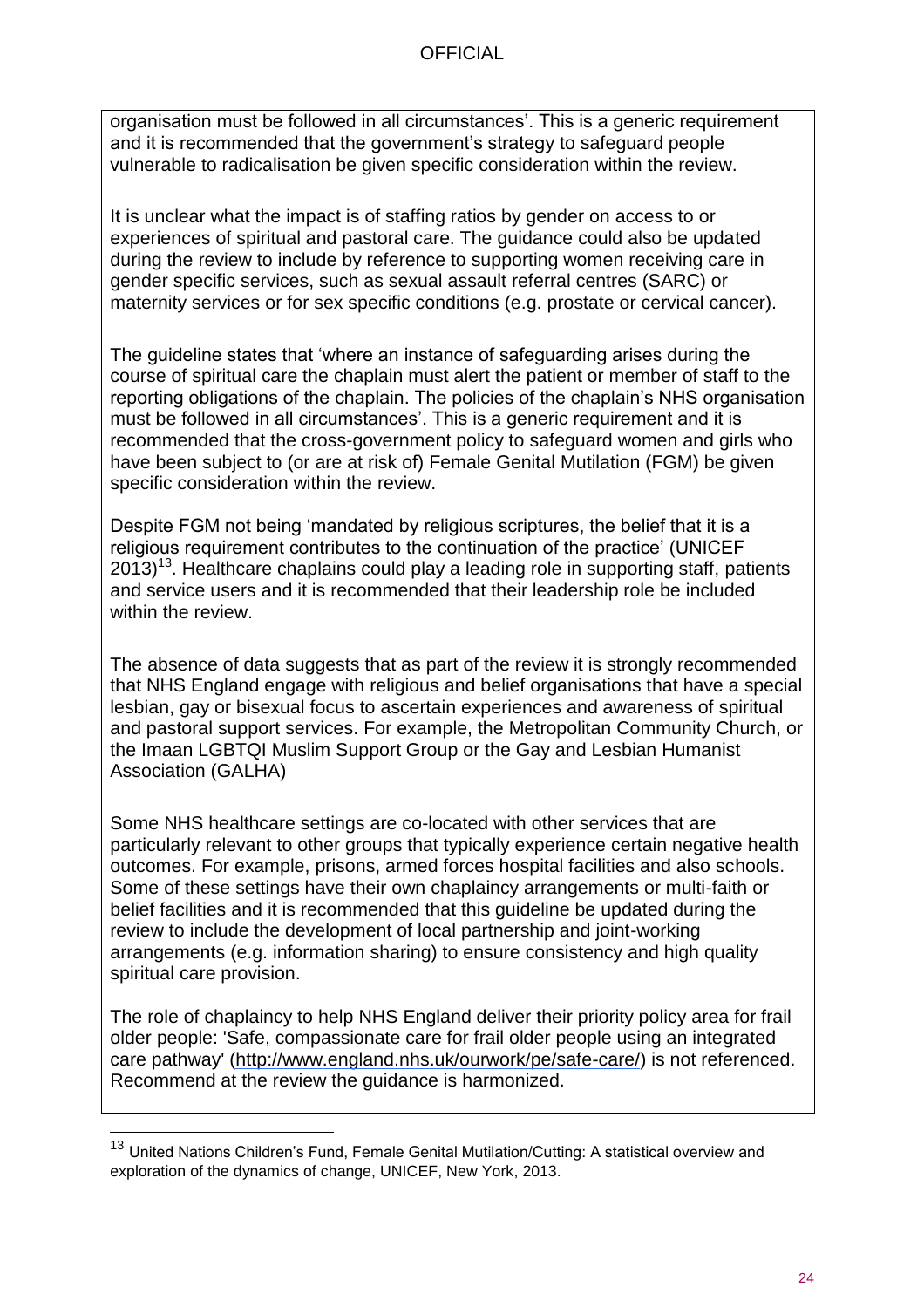The role of chaplains and the impact upon staffing ratios during times of winter pressures is not mentioned. Recommend it is factored in at the review.

The role of chaplaincy to help implement NHS England's Commitment to Carers (2014) [\(http://www.england.nhs.uk/ourwork/pe/commitment-to-carers/\)](http://www.england.nhs.uk/ourwork/pe/commitment-to-carers/) is not aligned. Recommend at the review the guidance is harmonized.

Operationally it is unclear from the guidance what the pathway would be from NHS111 directly into chaplaincy services

[\(http://www.england.nhs.uk/ourwork/pe/nhs-111/\)](http://www.england.nhs.uk/ourwork/pe/nhs-111/). For example a carer rings up wanting support over a spiritual linked decision around end of life care for their loved one at their home, and there is no regular member of their care team who can support them. The access to a chaplaincy service in many community and home settings is unclear. It is recommended that at the review a generic model of spiritual care is mapped to include typical patient pathways and primary access points within the guideline. It is also recommended that the guidance encourages commissioners and providers to tailor localized more specific spiritual care models integrated across localities that draw together primary, community and acute chaplaincy services.

The role of chaplaincy to help implement NHS England's Patient-led assessments of the care environment (PLACE; 2013) is not cross-referenced, particularly in coordinating the Organisational assessment of facilities relating to provision of "multi-faith/prayer rooms" [\(http://www.england.nhs.uk/ourwork/qual-clin-lead/place/\)](http://www.england.nhs.uk/ourwork/qual-clin-lead/place/). Recommend at the review the guidance is harmonized.

## <span id="page-24-0"></span>**5.2 Governance and monitoring of the recommendations**

The Equality Impact Analysis of the NHS Chaplaincy Guidelines analysis and recommendations will be monitored through the sponsoring Director lead for the NHS Chaplaincy programme within NHS England, in partnership with Chaplaincy Leaders Forum.

The EIA action plan of the analysis and recommendations will be reviewed and updated annually by the sponsoring Director for chaplaincy and the Chaplaincy Leaders Forum. The next review of the EIA action plan is 27<sup>th</sup> February 2016.

The EIA analysis will be delivered and reviewed over two year review period in line with the policy.

## <span id="page-24-1"></span>**6 How will you share the findings of the Equality analysis?**

This can include corporate governance, other directorates, partner organisations and the public.

The EIA will be shared with all partners and those who took part in consultation and engagement and published on the NHS England website alongside the guidance.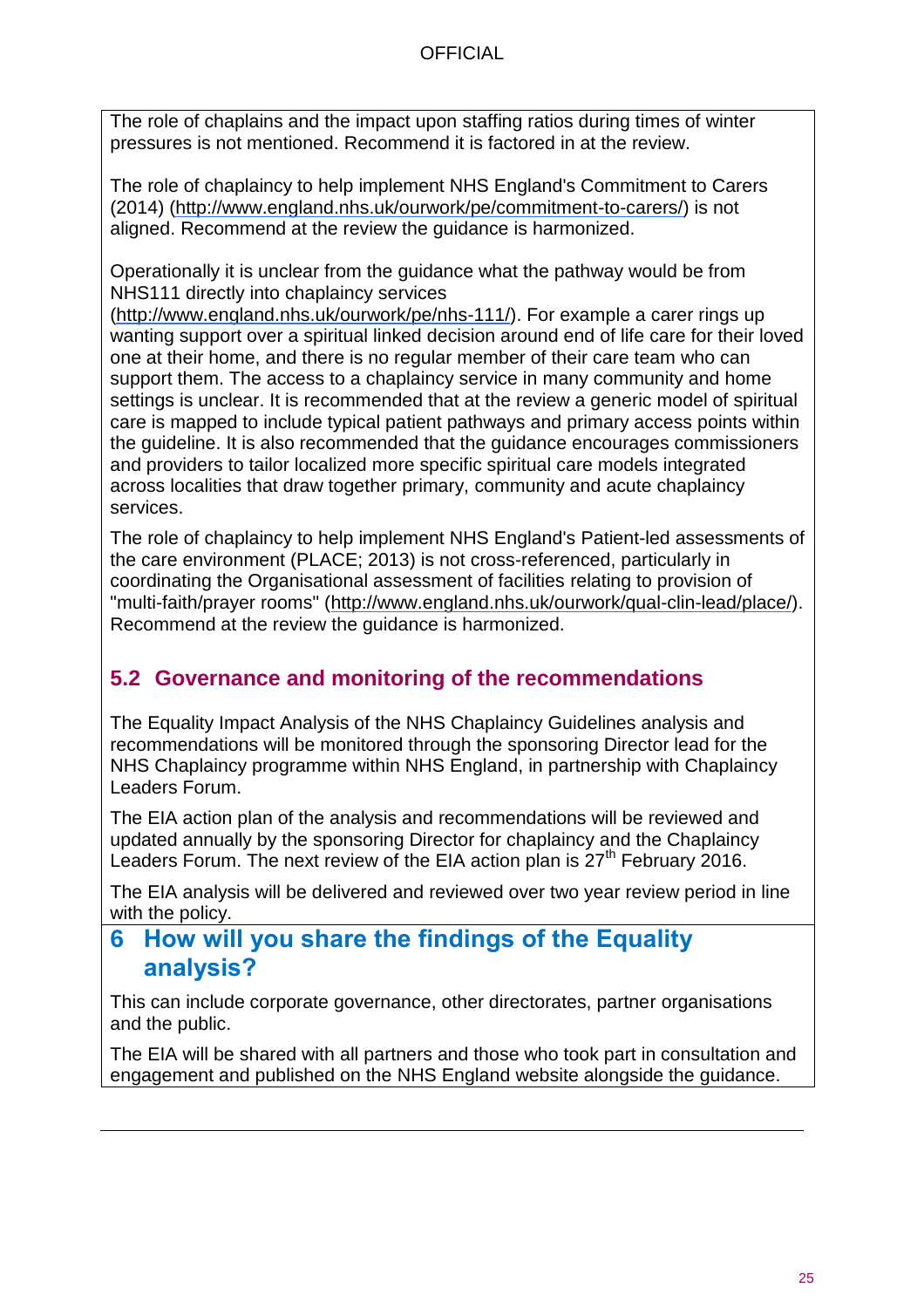#### **For your records**

**Name of person(s) who carried out these analyses:** Scott Durairaj and Michail Sanidas.

**Name of Sponsor Director:** John Holden, Director of Policy, Partnerships and Innovation

**Date analyses were completed:** 17th February 2015

Review date: 27<sup>th</sup> February 2016